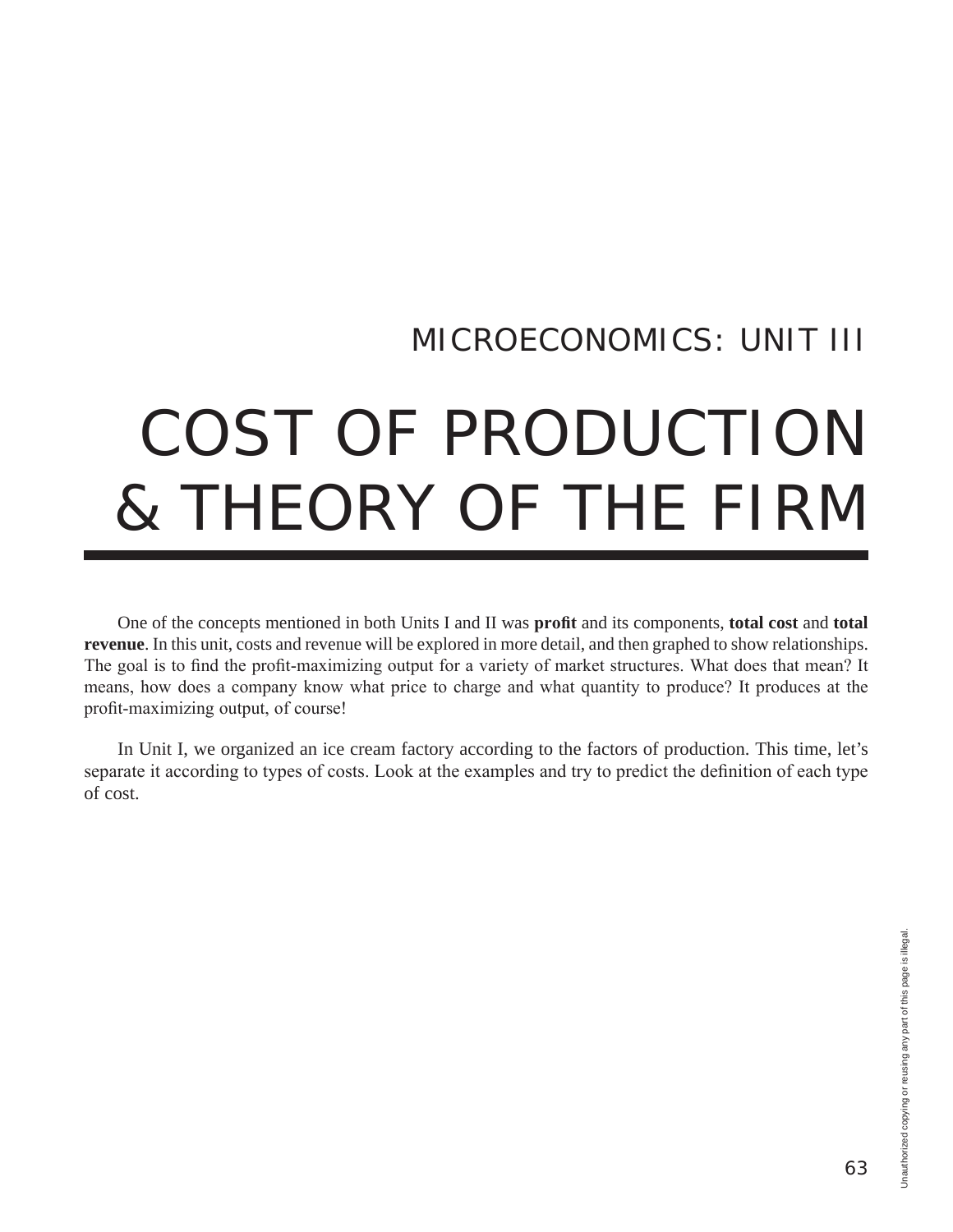To review: **total revenue** is calculated by multiplying price and quantity. Calculating revenue means little, though, without comparing it to costs. **Total cost** is found by multiplying cost per unit and quantity.

| Type of cost:        | <b>Examples of factor/resource/</b><br>input costs for an<br>ice cream factory:                                          | <b>Definition:</b>                                                                                                                                                                                        |
|----------------------|--------------------------------------------------------------------------------------------------------------------------|-----------------------------------------------------------------------------------------------------------------------------------------------------------------------------------------------------------|
| <b>Variable Cost</b> | cream, fruit, chocolate, nuts,<br>sugar, advertising expenses,<br>workers' wages, shipping charges,<br>electricity, etc. | Costs that change according to the<br>amount produced $-$ if more ice<br>cream is produced, more of these<br>variable resources will be needed.                                                           |
| <b>Fixed Cost</b>    | factory, freezers, mixing bowls,<br>insurance, real estate taxes,<br>executive salaries, etc.                            | Costs that are fixed regardless of<br>the amount produced $-$ if a lot of<br>ice cream is produced, these costs<br>will stay the same; if no ice cream<br>is produced, these costs will stay<br>the same. |

Total Cost can be calculated this way, as well; Fixed Cost plus Variable Cost, or  $TC = FC + VC$ .

Often, it is more important to find out the average cost per unit produced. Finding an average is simply dividing by quantity:

## **Average Fixed Cost** (" $AFC"$ ) =  $FC/Q$ **Average Variable Cost** (" $AVC$ ") =  $VC/Q$  $A$ verage Total  $Cost("ATC") = TC/Q$  or  $AFC+AVC$

In order to see the relationships between these costs, it helps to fill out a table. See if you can do it:

| Output         |                   |               |                   | Average           | Average       | Average           |
|----------------|-------------------|---------------|-------------------|-------------------|---------------|-------------------|
| (or Quantity)  | <b>Fixed Cost</b> | Variable Cost | <b>Total Cost</b> | <b>Fixed Cost</b> | Variable Cost | <b>Total Cost</b> |
| $\theta$       |                   | $\Omega$      | \$10.00           |                   |               |                   |
|                |                   | \$10.00       |                   |                   |               |                   |
| $\overline{2}$ |                   | 17.5          |                   |                   |               |                   |
| 3              |                   | 22.5          |                   |                   |               |                   |
| $\overline{4}$ |                   | 25            |                   |                   |               |                   |
| 5              |                   | 26            |                   |                   |               |                   |
| 6              |                   | 27.5          |                   |                   |               |                   |
| 7              |                   | 32.5          |                   |                   |               |                   |
| 8              |                   | 40            |                   |                   |               |                   |
| 9              |                   | 50            |                   |                   |               |                   |
| 10             |                   | 70            |                   |                   |               |                   |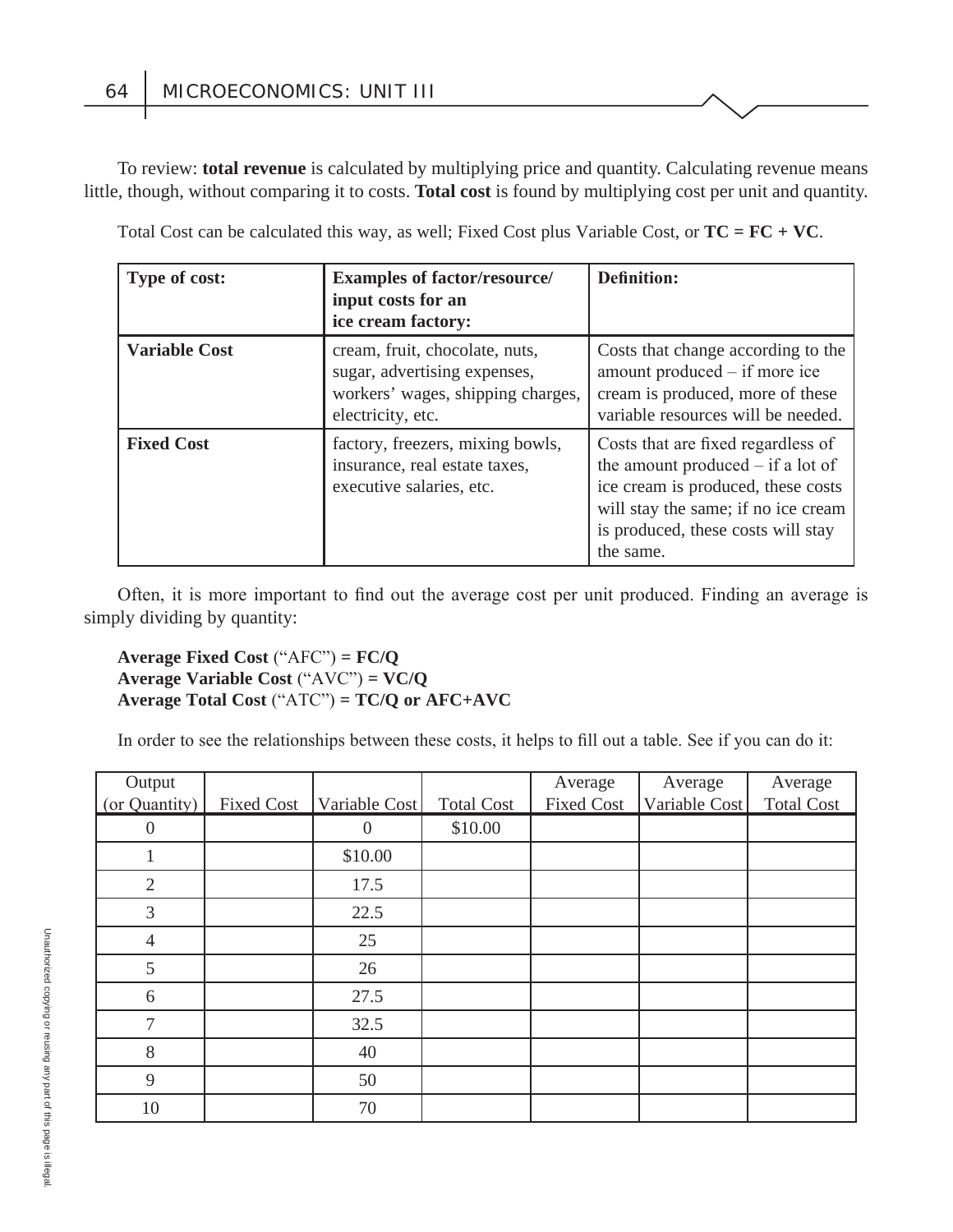| Output         |                   |               |                   | Average           | Average       | Average           |
|----------------|-------------------|---------------|-------------------|-------------------|---------------|-------------------|
| (or Quantity)  | <b>Fixed Cost</b> | Variable Cost | <b>Total Cost</b> | <b>Fixed Cost</b> | Variable Cost | <b>Total Cost</b> |
| 0              | \$10.00           | \$0.00        | \$10.00           | \$0.00            | \$0.00        | \$0.00            |
|                | 10                | \$10.00       | 20                | \$10.00           | \$10.00       | \$20.00           |
| $\overline{2}$ | 10                | 17.5          | 27.5              | 5                 | 8.75          | 13.75             |
| 3              | 10                | 22.5          | 32.5              | 3.33              | 7.5           | 10.83             |
| $\overline{4}$ | 10                | 25            | 35                | 2.5               | 6.25          | 8.75              |
| 5              | 10                | 26            | 36                | $\overline{2}$    | 5.2           | 7.2               |
| 6              | 10                | 27.5          | 37.5              | 1.66              | 4.58          | 6.25              |
| 7              | 10                | 32.5          | 42.5              | 1.42              | 4.64          | 6.07              |
| 8              | 10                | 40            | 50                | 1.25              | 5             | 6.25              |
| 9              | 10                | 50            | 60                | 1.11              | 5.55          | 6.66              |
| 10             | 10                | 70            | 80                | 1                 |               | 8                 |

Here are the answers. Refer back to the formulas in the previous paragraphs if you are unsure as to how to calculate the numbers.

# **Important concepts to recognize:**

- 1) Fixed costs stay the same regardless of the quantity produced.
- 2) Variable costs increase as quantity produced increases.
- 3) Total costs increase as quantity produced increases.
- 4) The difference between total cost and variable cost is always fixed cost.

It is easier to see these relationships on a graph. Plotting the points using quantity on the X axis and price or cost on the Y axis, you will see the shaded data above drawn as cost curves on *Graph A*.



*Graph A: Cost Curves*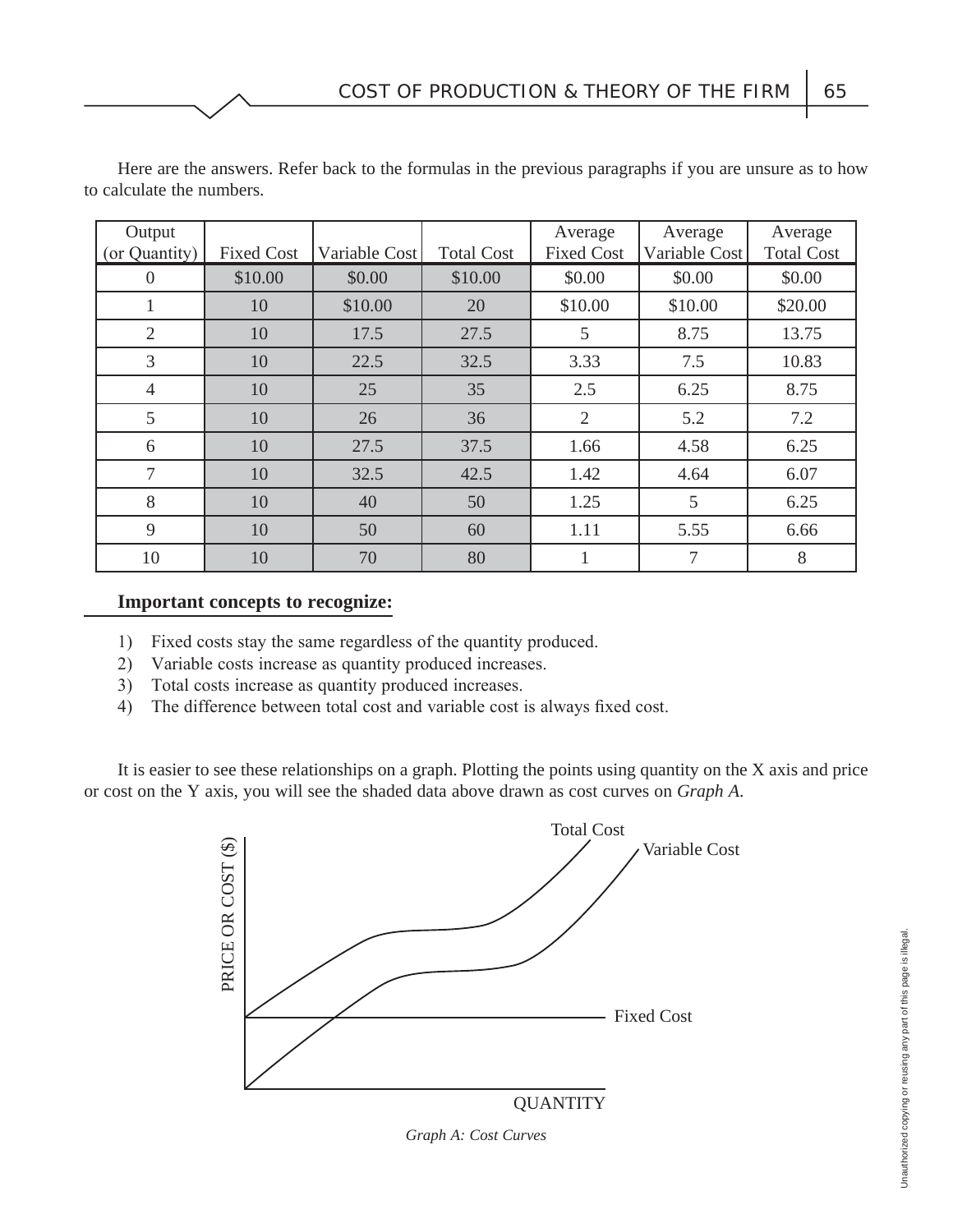Plotting the numbers from the remainder of the chart (the non-shaded part) using quantity on the X axis and price on the Y axis, you will see the following cost curves:



*Graph B: Average Cost Curves*

### **Some more important concepts to recognize:**

- 5) Average fixed costs become increasingly smaller as quantity increases, but never reach zero.
- 6) Average variable costs grow smaller, then larger.
- 7) Average total costs grow smaller, then larger.
- 8) The difference between average total costs and average variable costs starts out large, but grows smaller as quantity produced increases; this difference is the average fixed cost.
- 9) The AVC and ATC curves are u-shaped due to diminishing marginal returns.

Regardless of the numbers used, the curves in *Graphs A* and *B* will always have the same shapes and relationships.

There is another cost that needs to be included in the chart for it to be complete. **Marginal Cost** (or MC) is the <u>additional</u> cost that is incurred by producing an <u>additional</u> unit. It is calculated by dividing the change in total cost by the change in quantity, or

$$
MC = \frac{\Delta TC}{\Delta Q}
$$

Using the table on page 65, if we add a column for marginal cost, it would look like this: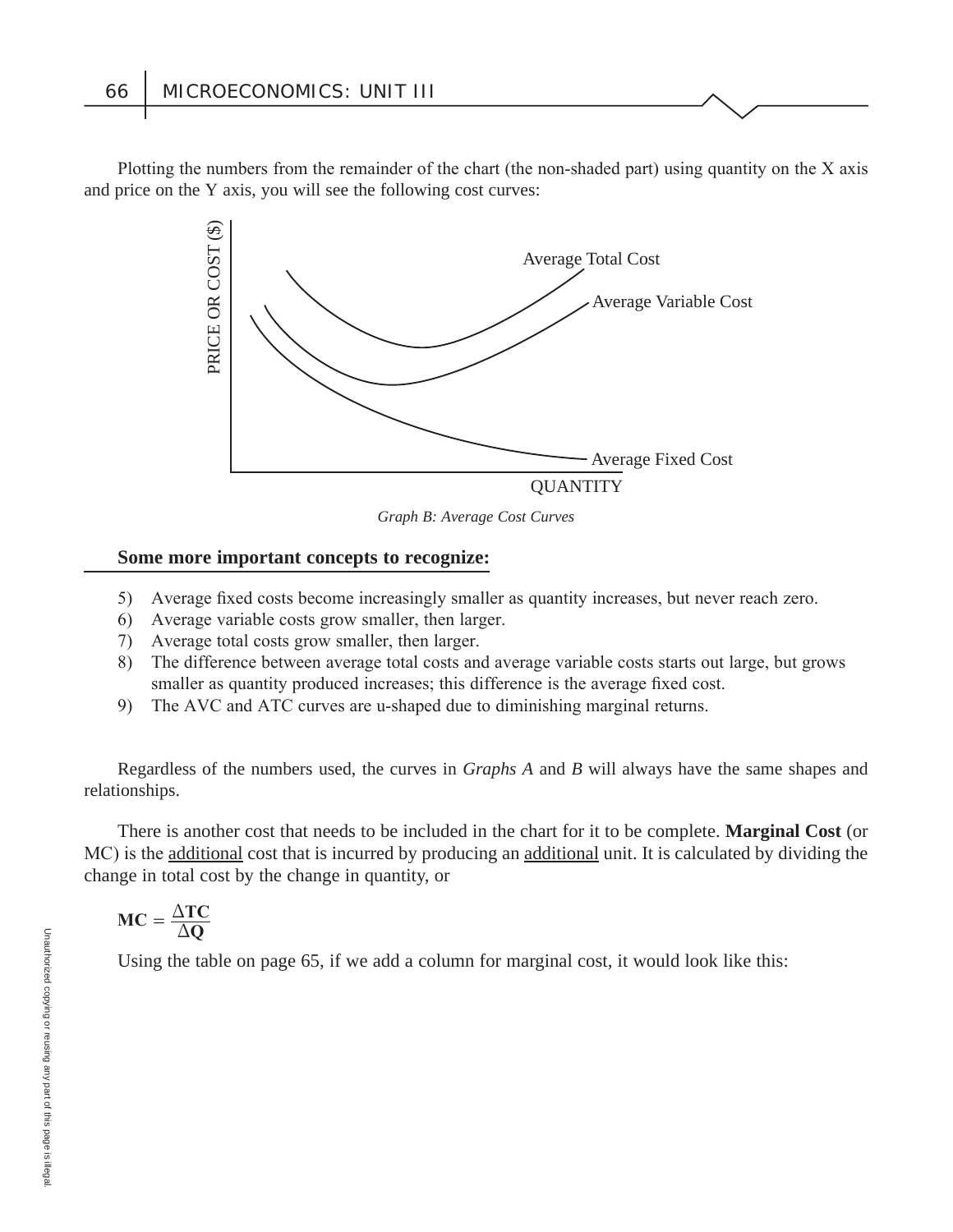| Output<br>$($ or<br><b>Quantity</b> ) | <b>Fixed Cost</b> | <b>Variable</b><br>Cost | <b>Total Cost</b> | Average<br><b>Fixed Cost</b> | Average<br><b>Variable</b><br>Cost | Average<br><b>Total Cost</b> | <b>Marginal</b><br>Cost |
|---------------------------------------|-------------------|-------------------------|-------------------|------------------------------|------------------------------------|------------------------------|-------------------------|
| $\theta$                              | \$10.00           | \$0.00                  | \$10.00           | \$0.00                       | \$0.00                             | \$0.00                       | \$0.00                  |
| $\mathbf{1}$                          | 10                | \$10.00                 | 20                | \$10.00                      | \$10.00                            | \$20.00                      | 10                      |
| $\overline{2}$                        | 10                | 17.5                    | 27.5              | 5                            | 8.75                               | 13.75                        | 7.5                     |
| 3                                     | 10                | 22.5                    | 32.5              | 3.33                         | 7.5                                | 10.83                        | 5                       |
| $\overline{4}$                        | 10                | 25                      | 35                | 2.5                          | 6.25                               | 8.75                         | 2.5                     |
| 5                                     | 10                | 26                      | 36                | 2                            | 5.2                                | 7.2                          | $\mathbf{1}$            |
| 6                                     | 10                | 27.5                    | 37.5              | 1.66                         | 4.58                               | 6.25                         | 1.5                     |
| $\overline{7}$                        | 10                | 32.5                    | 42.5              | 1.42                         | 4.64                               | 6.07                         | 5                       |
| 8                                     | 10                | 40                      | 50                | 1.25                         | 5                                  | 6.25                         | 7.5                     |
| 9                                     | 10                | 50                      | 60                | 1.11                         | 5.55                               | 6.66                         | 10                      |
| 10                                    | 10                | 70                      | 80                | $\mathbf 1$                  | 7                                  | 8                            | 20                      |

Again, here is *Graph B* but now with the MC curve included:



*Graph C: Average Costs and Marginal Cost*

# **Additional important concepts to recognize:**

- 10) Marginal cost reflects the change in cost between the current unit and the previous unit. For example, producing a second unit costs an additional \$7.50, while adding the third unit costs an additional \$5.00.
- 11) The MC curve starts high, then drops to a minimum before increasing again.
- 12) The MC curve always intersects the AVC and ATC curves at their lowest points.
- 13) Because MC reflects a *change* in the cost schedules, MC is only affected by variable cost; fixed cost plays no role in calculating MC. To prove this, change the fixed cost number in the table about to \$20.00 and re-calculate MC. What happens? Your marginal cost is still the same.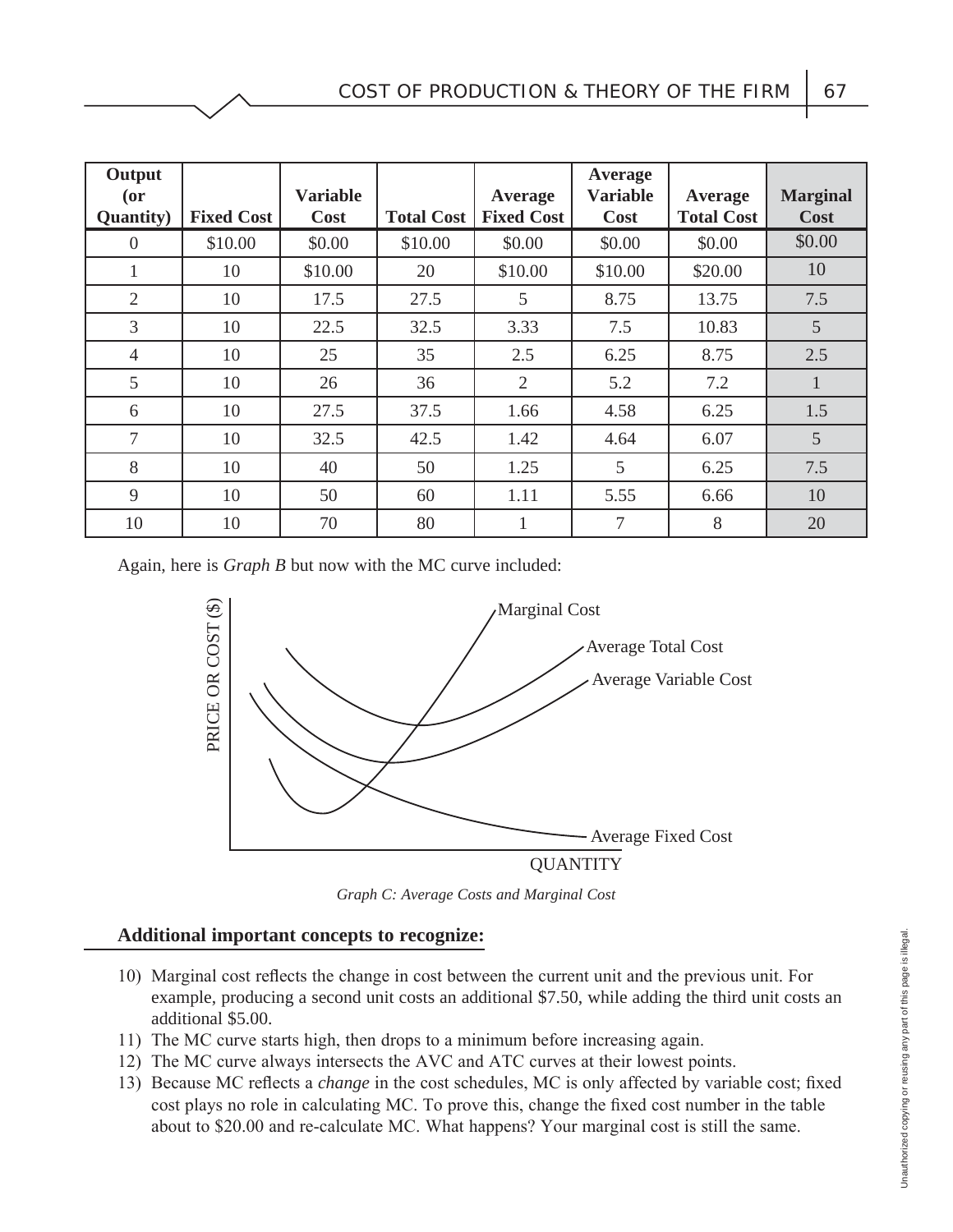Why is marginal cost important? A smart producer wants to know exactly how much it costs to produce each unit of output. That way, he can determine the exact point when he should cease production: that moment when the benefit of producing (the marginal benefit, or MB) is less than the cost (the marginal cost, or MC). Using the idea of marginal analysis from Unit I, marginal cost reflects the **diminishing returns** obtained from adding variable costs to at least one, if not more, fixed costs. Translated, this means that as another worker is added to the ice cream factory, eventually the cost to hire that worker outweighs the benefit of his output. The factory is only so big and there is only so much machinery that can be used at one time (economists call this "fixed capital stock"). When marginal benefits are less than marginal costs, production needs to decrease (and perhaps workers are laid off) until the point where marginal benefits again equal marginal costs.

In order to determine where  $MB = MC$ , we need to find MB. Considering the production of ice cream, the benefit for the producer is the revenue he receives from selling ice cream. **Marginal Revenue**  $K(NR)$  is the additional revenue he receives for selling an additional unit of ice cream, or

$$
MR = \frac{\Delta TR}{\Delta Q} \text{ or } \frac{\Delta (P \times Q)}{\Delta Q}
$$

Assume the ice cream producer sells his ice cream in large containers for \$7.50 apiece. Thus, using the above formula, his MR for each unit is also \$7.50.

As stated earlier, costs and revenues by themselves do not mean much. We need to have both revenue and cost information in one place in order to compare. We do this by plotting MR on *Graph D*. The plotted line is horizontal because the factory can sell as much ice cream as it can produce at \$7.50 per container.



Graph D: Profit-maximizing Output

Notice that MC and MR intersect at a price of \$7.50 and a quantity of 8. This intersection is one of the most important relationships in Microeconomics: economists call it the **profit-maximizing output** (do you hear the fireworks exploding? That's how important this concept is.) This is the quantity the producer should  $produce - no more, no less. If she produces less, where MR>MC, she will be leaving potential revenue on the$ table by not selling as many containers of ice cream as possible. If she sells more, where MR<MC, well, that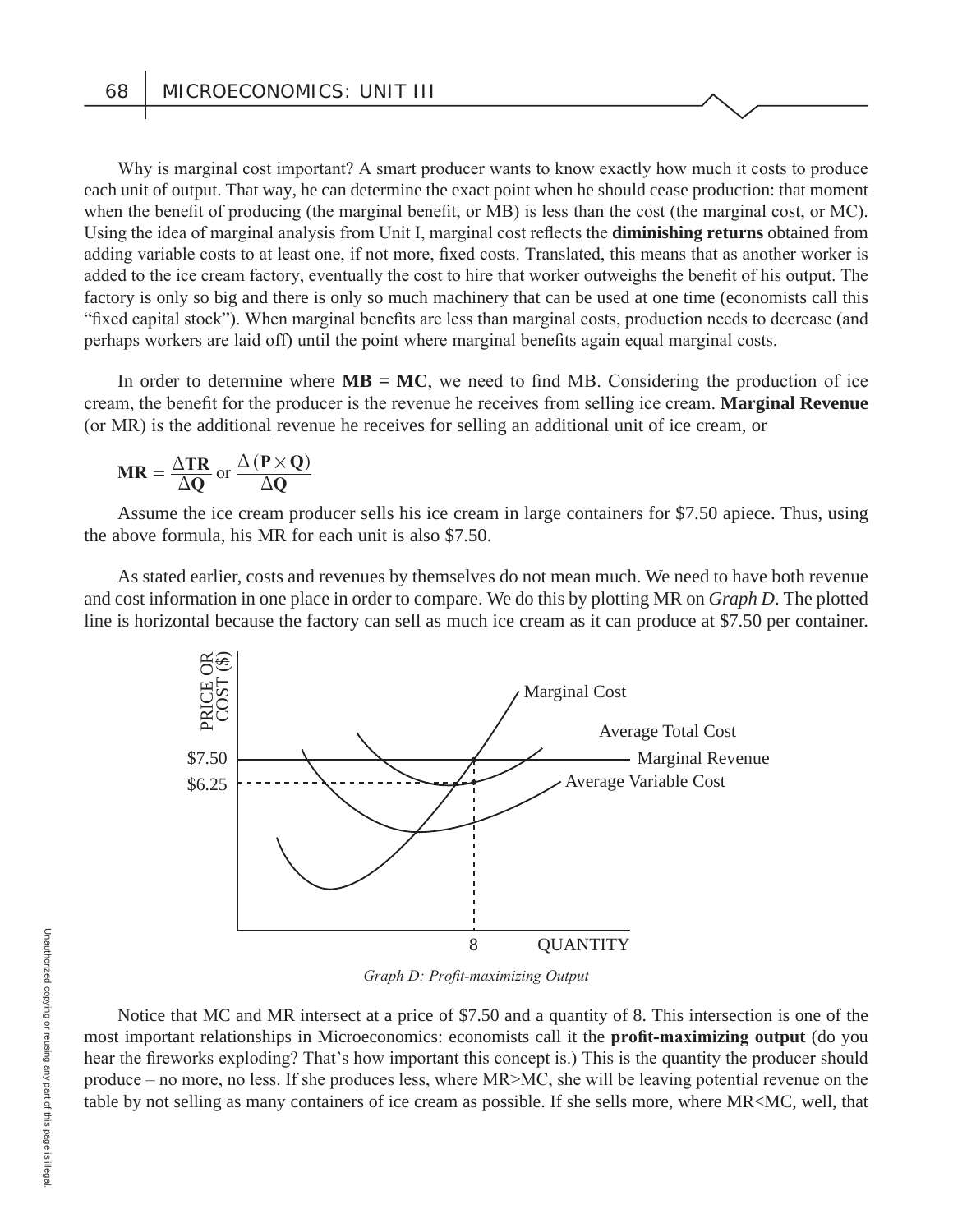is never a good thing. No one wants costs to be greater than revenue, neither in the short-run nor the long-run. Thus, MR=MC is the best possible place to produce.

**Profit** (or total revenue – total cost), can be determined at the profit-maximizing output by calculating it one of two ways:

 $(P \times Q) - (ATC \times Q) = (\$ 7.50 \times 8 \text{ units}) - (\$ 6.25 \times 8 \text{ units}) = \$ 60 - \$ 50 = \$ 10$ 

or

 $$7.50 - $6.25 = $1.25$  per unit profit; \$1.25 × 8 units = \$10

If the price of ice cream – the MR – falls below \$6.07 but stays above \$4.64, that is, between the AVC and the ATC curves respectively (if you are unsure where these numbers come from, refer back to the table on page 67), then the producer is losing money in the short-run. That means she can stay in business for a short while, perhaps by dipping into her savings, but eventually her savings will run out. She also could try to cut costs by laying off workers or paying less for her factors of production. However, unless prices rise or costs fall, she will not be able to sustain her business in the long-run.

If prices fall even further, say below  $$4.64$  – below the AVC curve – she will have to shut down production, as she can no longer cover even her fixed costs, those she has to pay regardless of how much she produces.





And if prices rise? Her profits will grow (assuming costs do not change) and she will be one happy entrepreneur.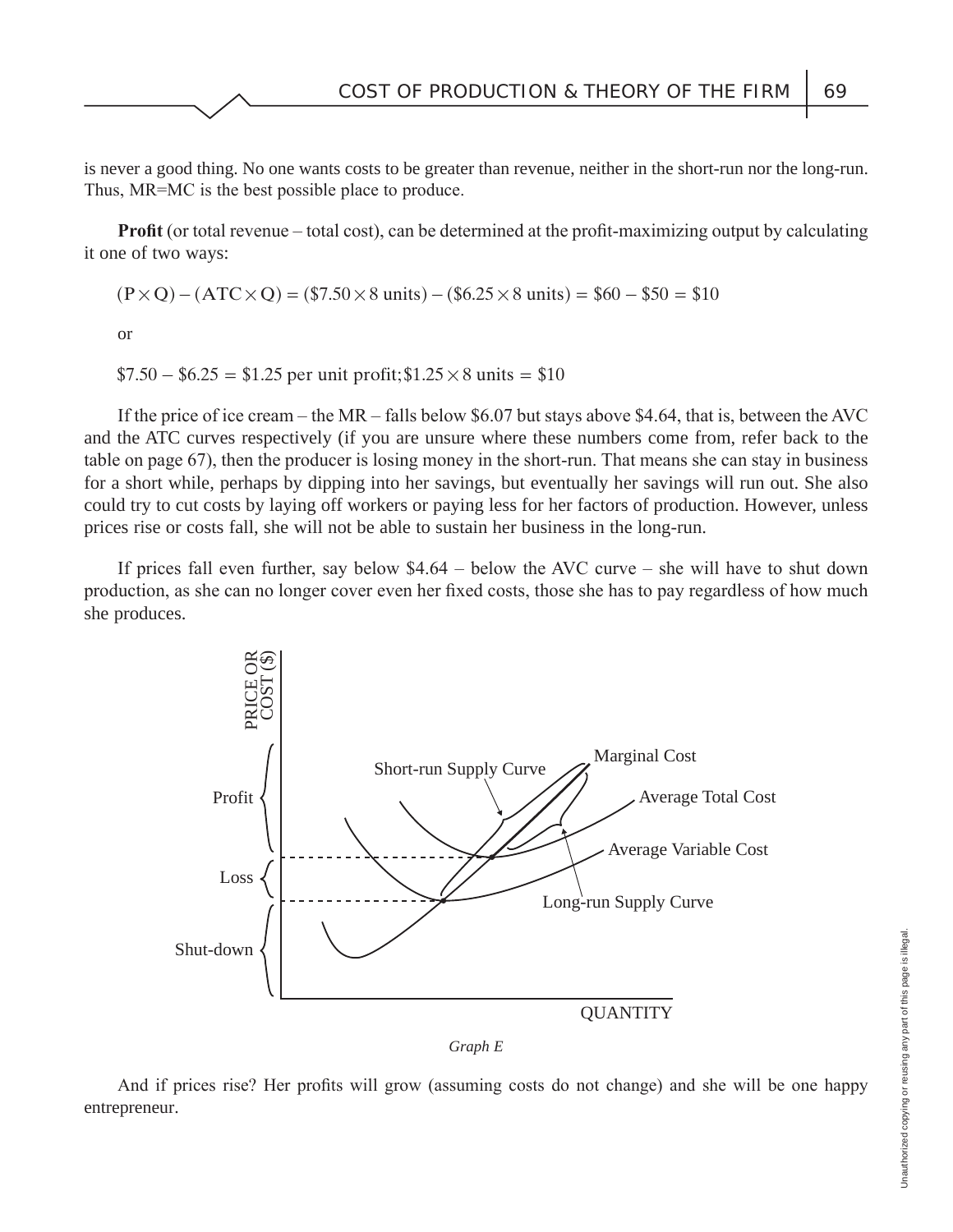Notice in the previous examples we determined the cut-off points by looking at where the MC crossed the ATC and AVC curves (their lowest points). These points are important not only because they determine the points where the producer loses money in the short-run or shuts down production, but also because they determine the producer's supply curve. As the producer will not produce below the point where  $MC = AVC$ , the **firm's short-run supply curve** is that part of the MC curve above AVC. The firm's demand curve is the MR curve. As long as she charges this price, buyers will buy as much of her output as she is willing to sell.



*Graph F: Firm's Supply and Demand*

## **Even more important concepts to recognize:**

- 14) In the long-run, average total cost is usually designated as **long-run average cost**, or LRAC. This is to distinguish it from the short-run, when costs are both fixed and variable. In the long run, all costs are variable, as the long-run represents that time when everything is changeable – leases can be renegotiated, orders can be changed, new equipment can be purchased, etc. The short-run, if you remember from Unit I, is that period where at least one factor of production is fixed.
- 15) Long-run cost curves are the sum of many short-run cost curves. The long-run curve has three distinct parts: that part where costs are falling due to **economies of scale**, that part where costs are constant ("constant returns to scale"), and that part where costs are rising due to **diseconomies of scale**. *Graph G* shows this concept.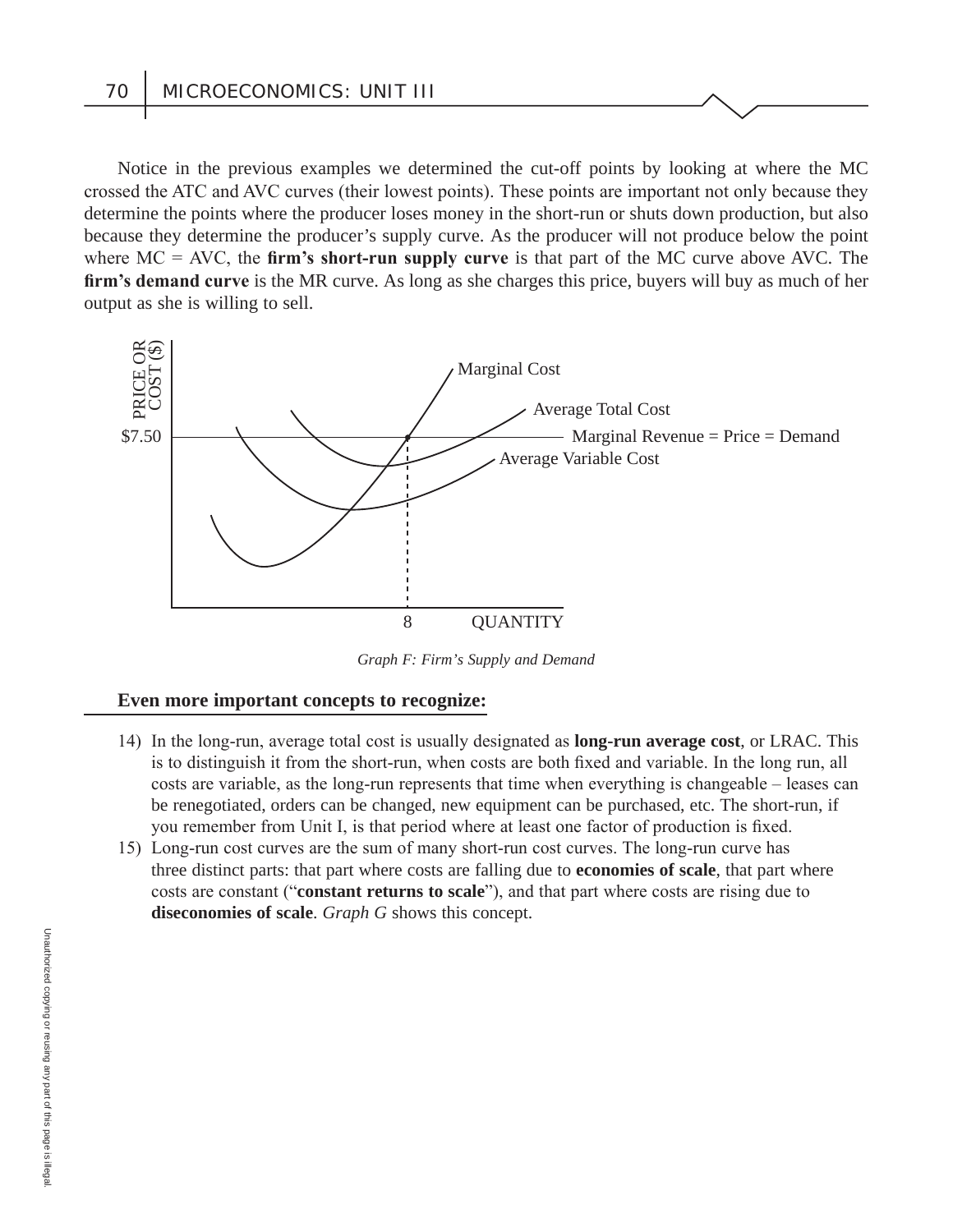

Graph G: Long-Run Average Cost

- 16) In the long-run, the point where  $MC = MR$  takes on new meaning. Unlike in the short-run where production can continue temporarily if a business is losing money, in the long-run, if MR falls below ATC, the company will go out of business. Thus, the firm's supply curve is that part of the MR curve above ATC. Since a producer cannot lose money in the long run, his **long-run supply curve** is that part of the MC curve where profits are always earned (see *Graph E*).
- 17) Cost curves are mirror images of product curves. In economic vocabulary, "product" means output. Due to increasing returns, costs fall as production increases, but only up to a point. Eventually, due to diminishing returns, costs will increase and production will fall. This is reflected in the production curve by the fact that output increases as workers become more experienced and specialization takes place. Eventually those benefits are exhausted, and production decreases. *Graph H* shows this relationship.



*Graph H: Cost Curves and Product Curves*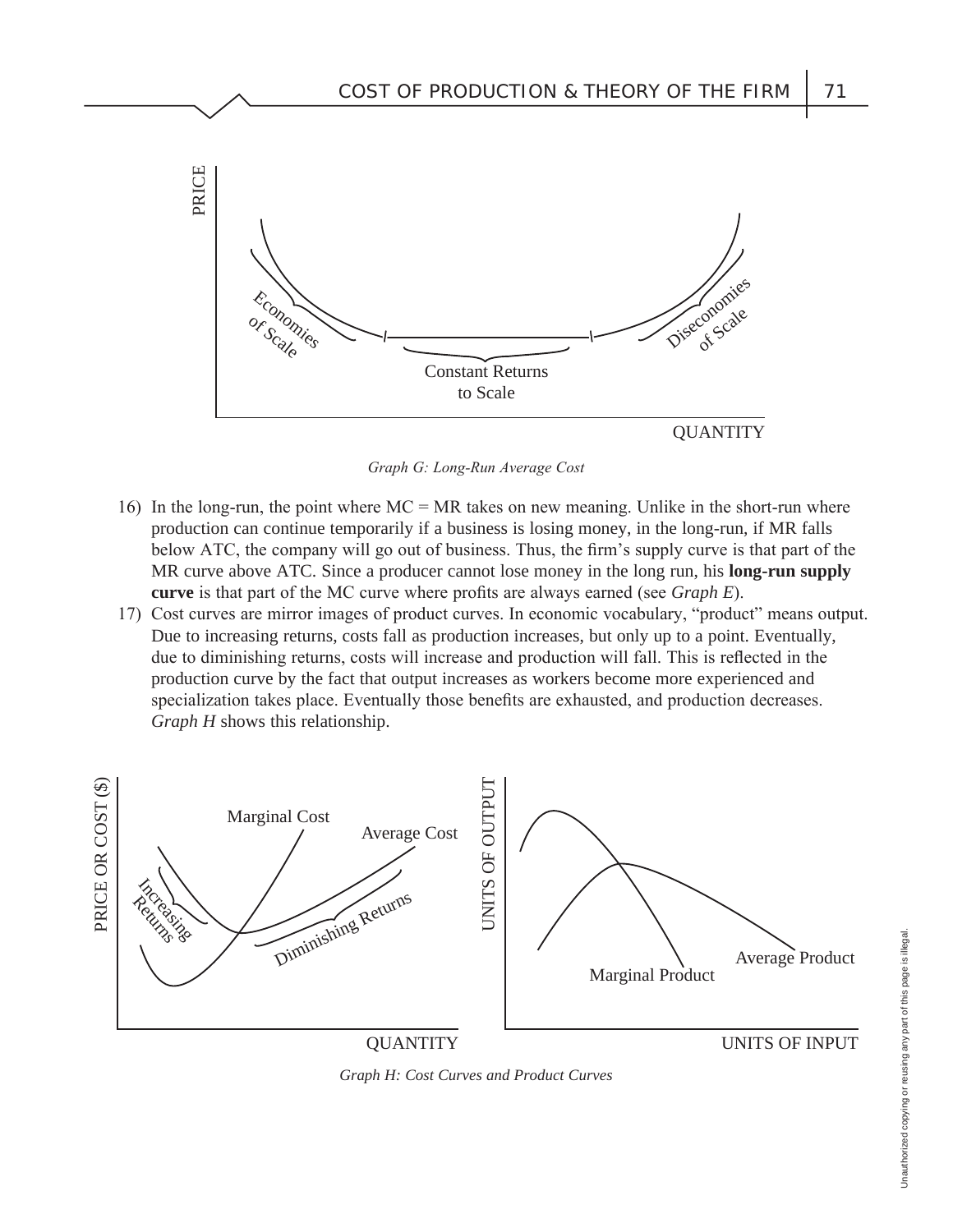The previous information is useful for all types of businesses, not just ice cream factories. Economists categorize businesses into four market structures. Each market structure has its own set of characteristics, as shown in the following chart:

| <b>Market Structure</b><br><b>Characteristic:</b>    | <b>Perfect</b><br>Competition     | Monopolistic<br>Competition                | Oligopoly                                | <b>Monopoly</b>                                                                                             |
|------------------------------------------------------|-----------------------------------|--------------------------------------------|------------------------------------------|-------------------------------------------------------------------------------------------------------------|
| <b>Example</b>                                       | agricultural<br>products          | retail stores,<br>restaurants              | phone companies,<br>airlines, car makers | utilities                                                                                                   |
| Type of product                                      | homogeneous                       | differentiated                             | differentiated or<br>homogeneous         | unique                                                                                                      |
| <b>Number of firms</b><br>in the market/<br>industry | thousands                         | hundreds                                   | 2 to 100                                 | 1                                                                                                           |
| <b>Percentage of</b><br>market share                 | very small                        | small to large                             | large enough for<br>market power         | 100.00%                                                                                                     |
| <b>Barriers</b> to entry                             | none                              | some                                       | many                                     | many                                                                                                        |
| Non-price<br>competition                             | no                                | yes                                        | yes                                      | no                                                                                                          |
| <b>Number of</b><br>substitutes                      | infinite                          | many                                       | few                                      | none                                                                                                        |
| Slope of the<br>demand curve                         | perfectly elastic<br>(horizontal) | relatively inelastic<br>(downward sloping) | not applicable                           | more inelastic<br>(downward sloping)                                                                        |
| <b>Profit-maximizing</b><br>price                    | $P = MC = MR$                     | $P > MC = MR$                              | not applicable                           | $P > MC = MR$                                                                                               |
| Price is<br>determined by                            | the market<br>("price-taker")     | the firm<br>("price-maker")                | the firm<br>("price-maker")              | the firm<br>("price-maker")                                                                                 |
| Long-run<br>economic profits                         | zero                              | zero                                       | yes                                      | yes                                                                                                         |
| Relationship<br>between MR and<br><b>D</b> curves    | $MR = D$                          | MR < D                                     | not applicable                           | MR < D<br>(except price-<br>discriminating<br>monopoly, where MR<br>$= D$                                   |
| <b>Consumer and</b><br>producer surplus              | at their maximums<br>and equal    | producer surplus ><br>consumer surplus     | not applicable                           | producer surplus ><br>consumer surplus;<br>(no consumer<br>surplus in price-<br>discriminating<br>monopoly) |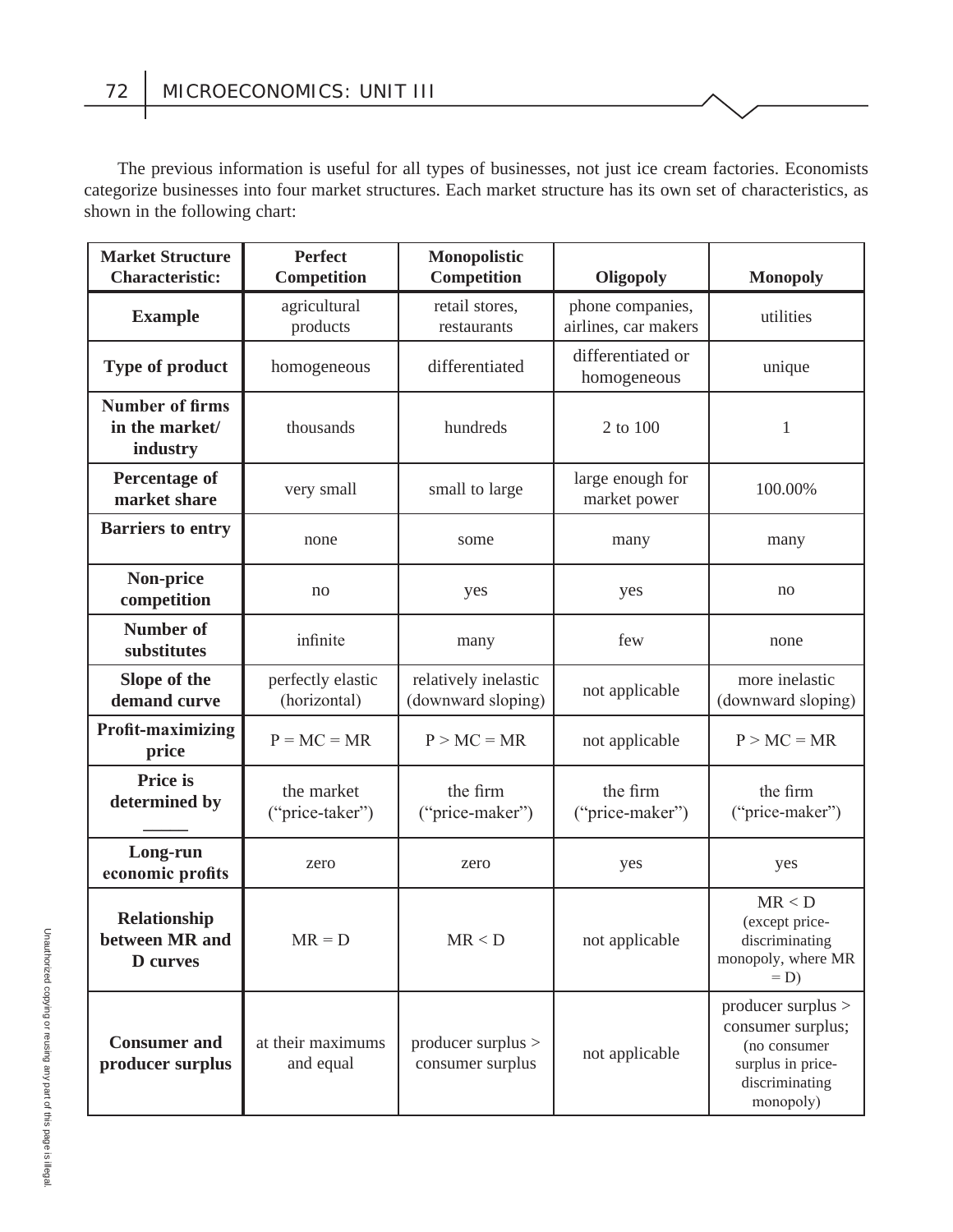| <b>Deadweight loss</b>                                     | none | yes | not applicable | yes<br>(except price-<br>discriminating<br>monopoly) |
|------------------------------------------------------------|------|-----|----------------|------------------------------------------------------|
| <b>Productive</b><br>efficiency<br>$(P = minimum)$<br>ATC) | yes  | no  | no             | no                                                   |
| <b>Allocative</b><br>efficiency<br>$(P = MC)$              | yes  | no  | no             | (except price-<br>discriminating<br>monopoly)        |

What does all of this mean?

First, notice that perfect competition and monopoly are at two ends of the spectrum, and that monopolistic competition and oligopoly fall somewhere in between.

Second, each of these market structures has a graph (except oligopoly) that helps describe and explain it.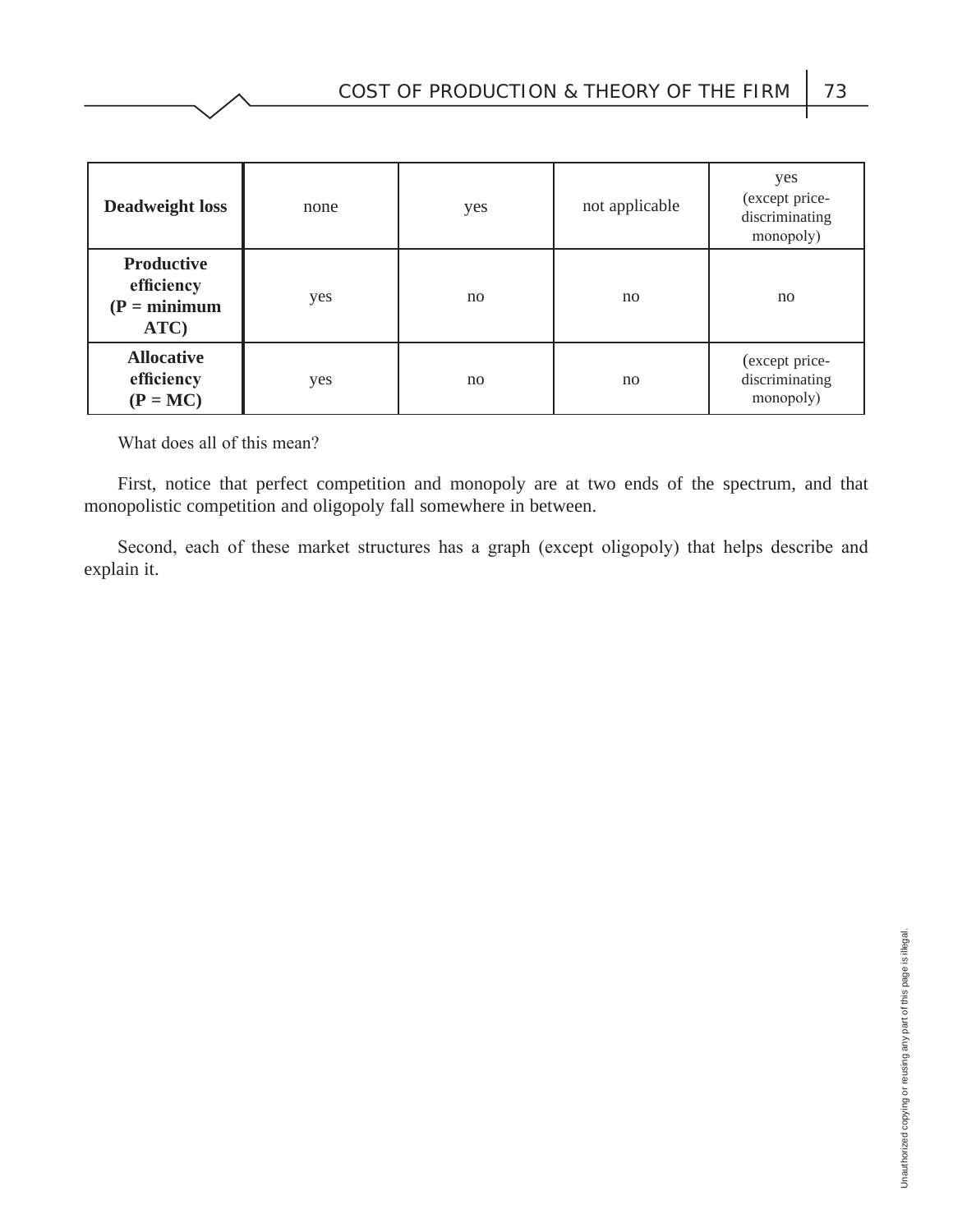# **Perfect Competition**

The set of graphs for perfect competition should look familiar:



Graph I: Perfect Competition in the Short-Run

It is the combination of two graphs already discussed: the supply and demand graph from Unit II and the cost curves graph discussed previously in this unit. The supply and demand graph illustrates the market; the cost curves graph illustrates an individual firm (one of thousands) in this market. The price and quantity equilibrium in the market graph determines the price this individual firm and all others must charge, as the firms are price takers. Each firm's influence in the marketplace is so small that it must take the market price or risk pricing itself out of the market, since other firms produce homogeneous products that are perfectly substitutable. Consumers will be quick to purchase goods from other firms if the product is not priced correctly.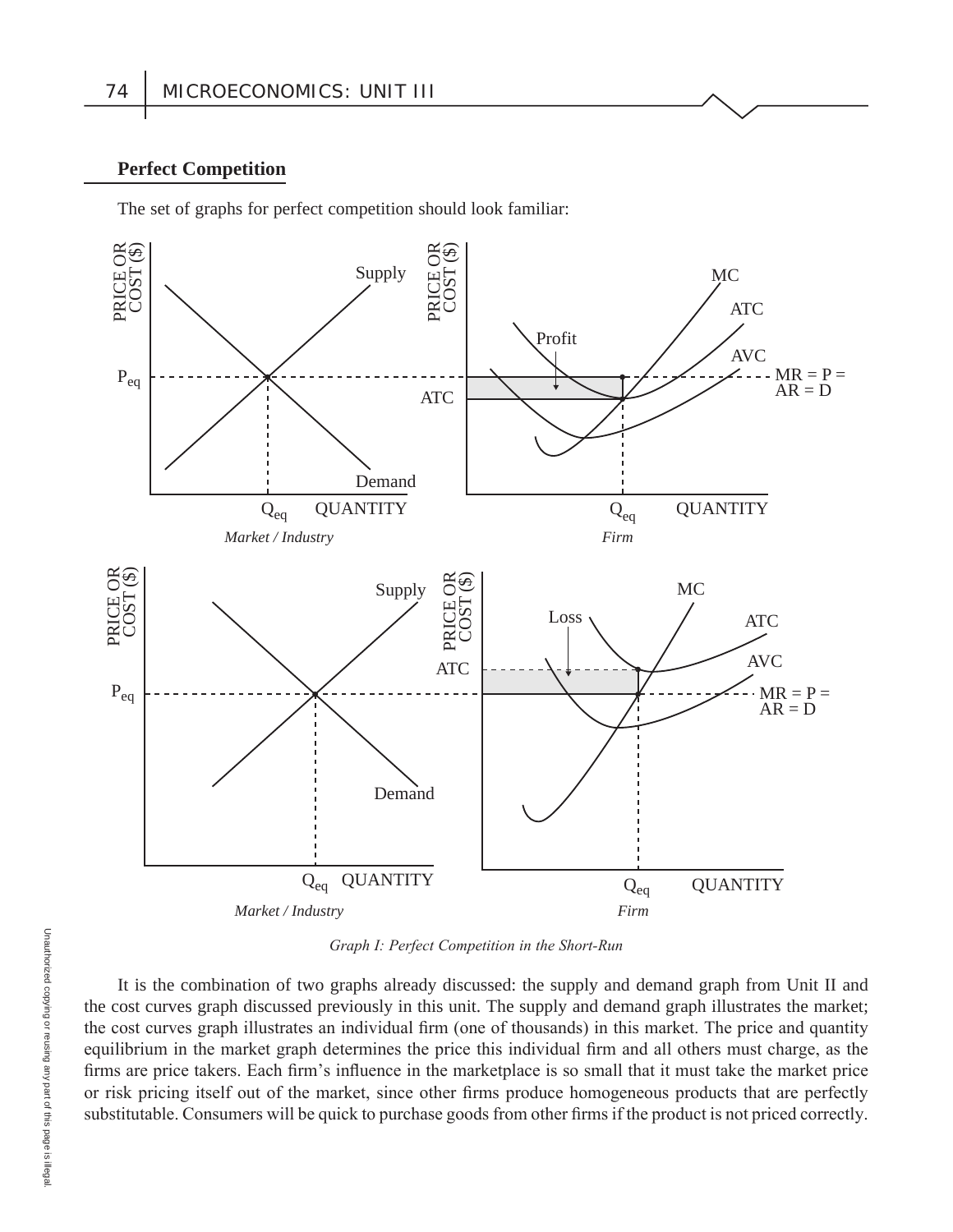The concept of perfect substitutability is an important one because it defines the types of goods sold in a perfectly competitive market. The best examples are agricultural products, as it is difficult to determine the difference between one firm's output and another's. One farmer's ear of corn is indistinguishable from another's  $-$  they are homogeneous. Thus, the demand curve is perfectly elastic.

| <b>Quantity</b> | <b>Price</b> | <b>Total Revenue</b> | <b>Average Revenue</b> | <b>Marginal Revenue</b>   |
|-----------------|--------------|----------------------|------------------------|---------------------------|
|                 |              | $TR = P \times Q$    | $AR = TR/Q$            | $MR = \Delta TR/\Delta Q$ |
|                 | \$2.00       |                      |                        |                           |
|                 |              |                      |                        |                           |
|                 |              |                      |                        |                           |
|                 |              |                      |                        |                           |
|                 |              |                      |                        |                           |

For perfect competition,  $D = P = AR = MR$  because:

As supply and demand shift according to their respective determinants in the market, the firm's demand For curve changes as well. Prices go up, prices come down, and firms enter and exit the market accordingly. This entry and exit stops as the market finds its long-run equilibrium, that point at which economic profits are zero and the firm is both allocatively and productively efficient. Because the existence of these efficiencies means that the market is now economically efficient, perfect competition is considered the ideal market structure. Consumer and producer surpluses are at their maximum, and deadweight loss does not exist.



Graph J: Perfect Competition in Long-Run Equilibrium

## **Monopoly**

The opposite of this perfection is monopoly. A firm that is a monopoly faces no competition due to the existence of **barriers to entry**. Since perfectly competitive firms make up such a small part of the market, these firms are not able to keep other competitors from joining the market. If a person wants to become a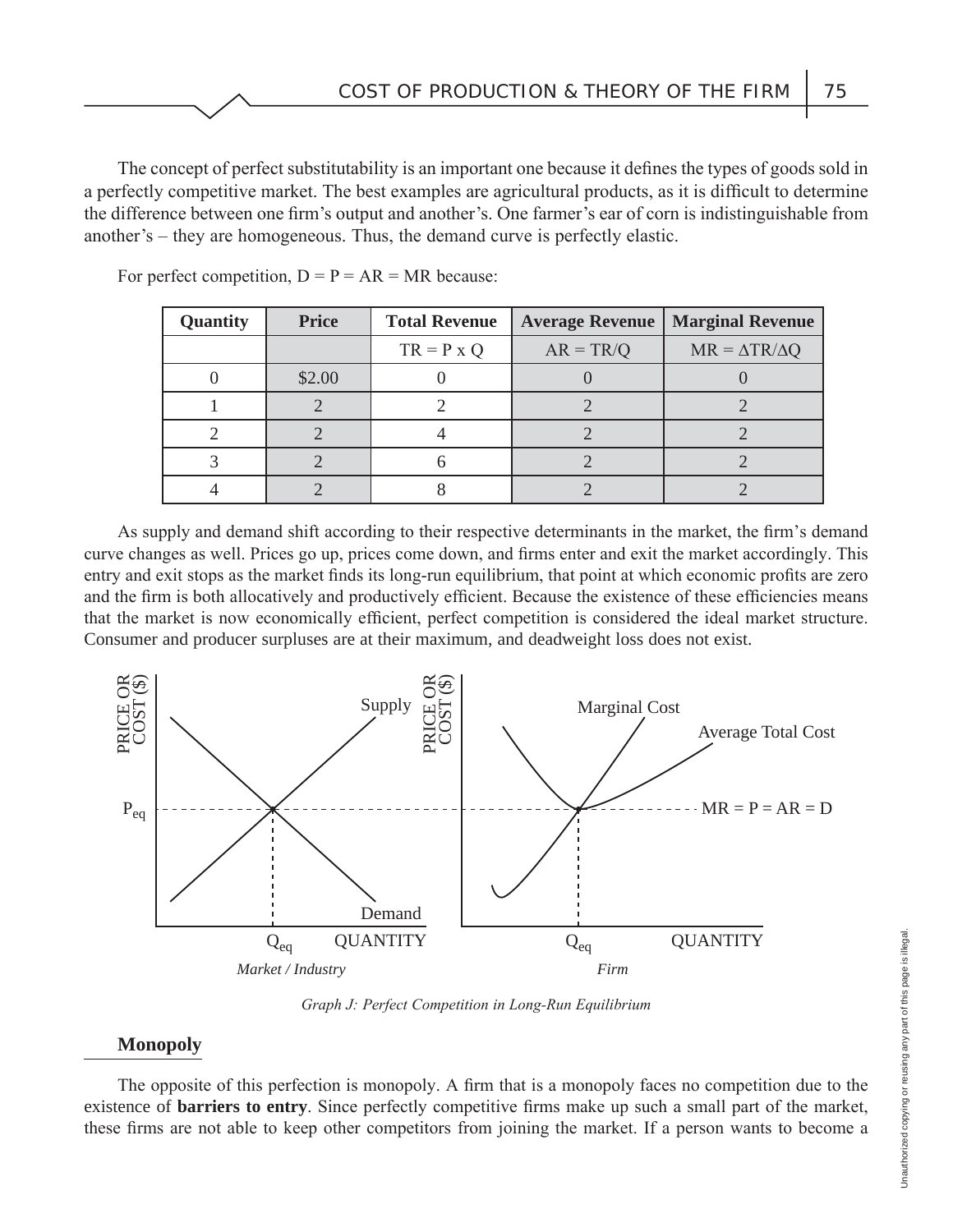farmer, all he/she needs to do is plant some seeds. On the other hand, those firms that control a large portion of the marketplace generally do so because they benefit from these barriers that keep other firms out, thus lessening competition. Examples of barriers to entry are economies of scale, control over natural resources, legal barriers such as patents and licenses, pricing strategies such as underbidding or dumping, brand loyalty, mergers and/or takeovers, and the ability to conduct research and development.

The result of this lack of competition is that a monopoly is able to charge a price greater than  $MC = MR$ , as shown in *Graph K*.



*Graph K: Monopoly*

Notice that profit is determined the same way as in perfect competition and that the cost curves are the same shape. However, there are some important differences between the graphs of the two market structures.

- 1) For a monopoly, the demand and marginal revenue curves are downward sloping, as opposed to horizontal for a perfectly competitive firm. This is due to the fact that there are fewer substitutes for a monopoly's product, and thus the curves are more inelastic. The result of this is that if the monopoly wants to sell a greater quantity than the profit-maximizing output, the monopolist will have to lower his price. This is shown in the price column of the table on the next page.
- 2) Unlike in perfect competition, the demand and marginal revenue curves are separate, and the marginal revenue curve has a steeper slope than the demand curve. This is proven mathematically in the table on the next page.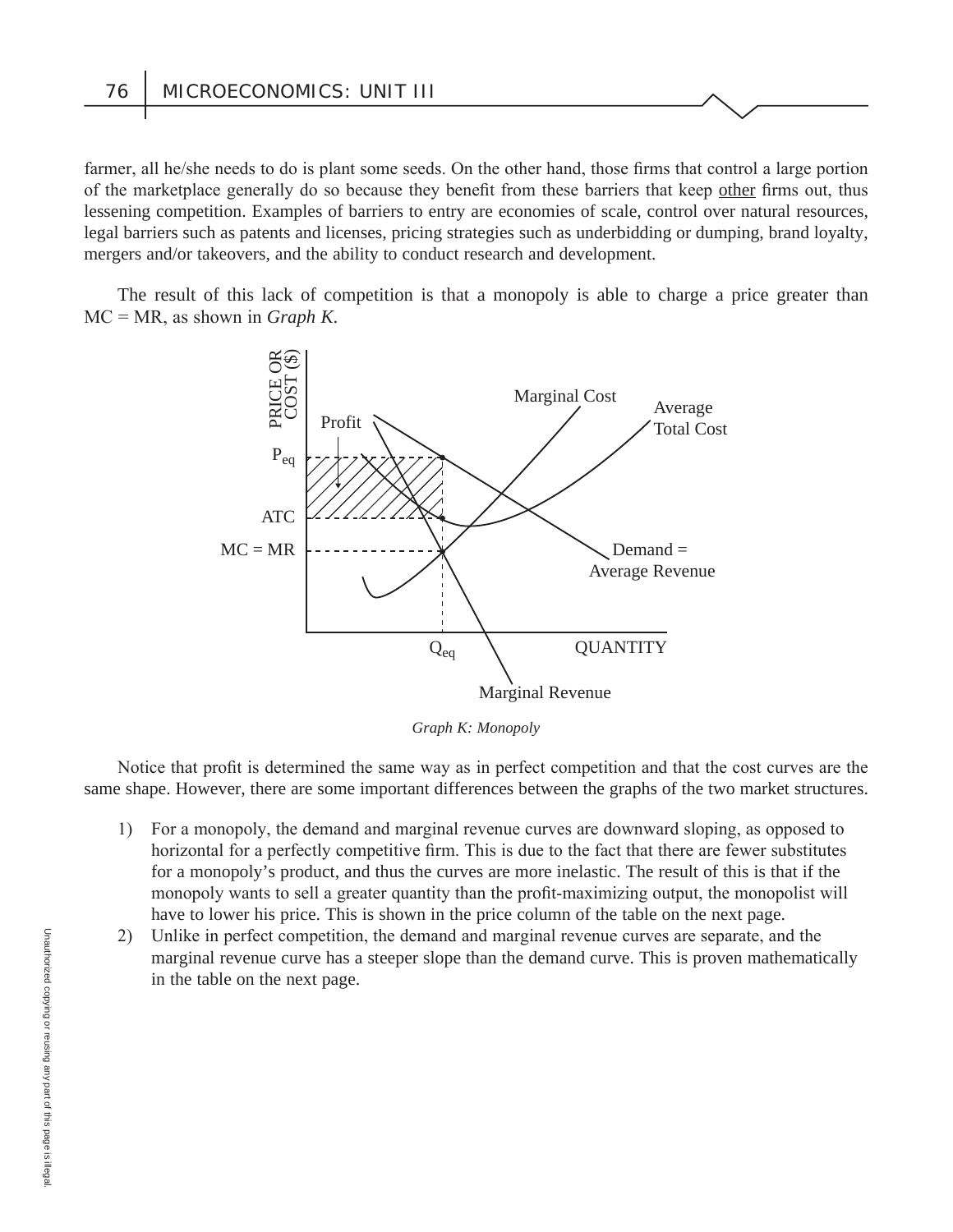| Quantity | <b>Price</b> | <b>Total Revenue</b> | <b>Average Revenue   Marginal Revenue</b> |
|----------|--------------|----------------------|-------------------------------------------|
|          |              |                      |                                           |
|          |              |                      |                                           |
|          |              |                      |                                           |
|          |              |                      |                                           |
|          |              |                      |                                           |

For monopoly,  $D = AR = P$  but is  $> MR$  because:

3) Marginal revenue can actually be negative, as shown by the marginal revenue curve falling below the X axis. Monopolists will not produce beyond this point voluntarily, as they will lose money on each unit produced.

- 4) There are occasions when monopolists will produce beyond where marginal revenue  $= 0$ . This is usually the result of government regulation – the government feels the monopolist's product is important enough that more consumers should benefit from increased output at a lower price. If this mandated level of output causes the monopolist to lose money, the government will often subsidize the production of the good.
- 5) Regulated monopolies face two possible price-and-output combinations, depending on the goal of the regulation. The first is called the "**socially optimal point**" and occurs where  $P = MC = D$ . This point is the closest a monopoly can get to operating like a perfectly competitive firm. A "**fair return**" or "break even" price occurs where  $P = ATC = D$ . Here, the firm is making zero economic profits.



#### Marginal Revenue

*Graph L: Monopoly*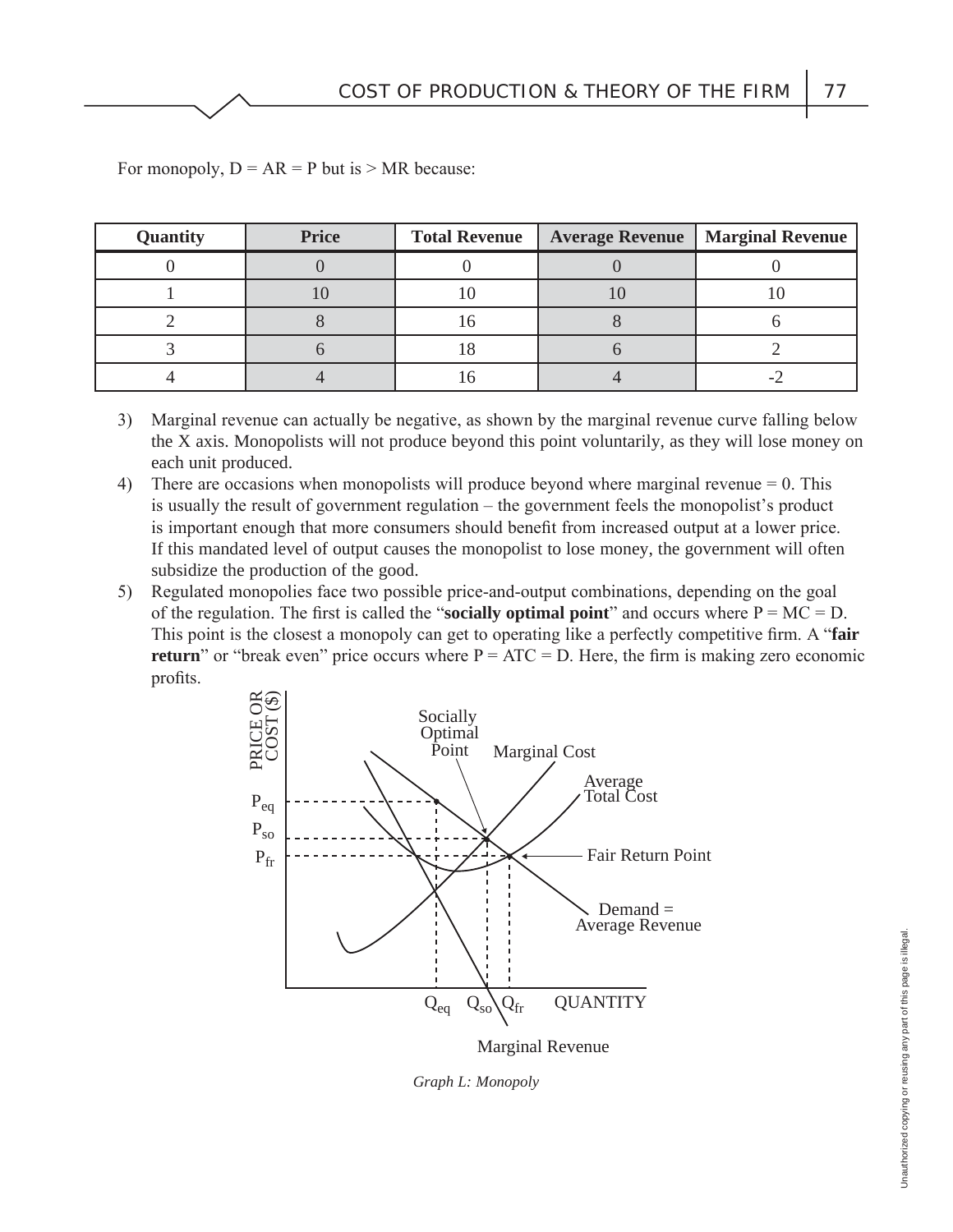6) At the point where  $MR = 0$  (where marginal revenue crosses the X axis), total revenue is at its greatest level.



*Graph M: Marginal vs. Total Revenue*

Also,  $MR = 0$  is a significant point in that this is where the demand curve changes its elasticity. Above the point where  $MR = 0$ , that portion of the demand curve is elastic; below  $MR = 0$ , demand is inelastic. The exact point where  $MR = 0$  is unit elastic. *Graph N* shows these concepts.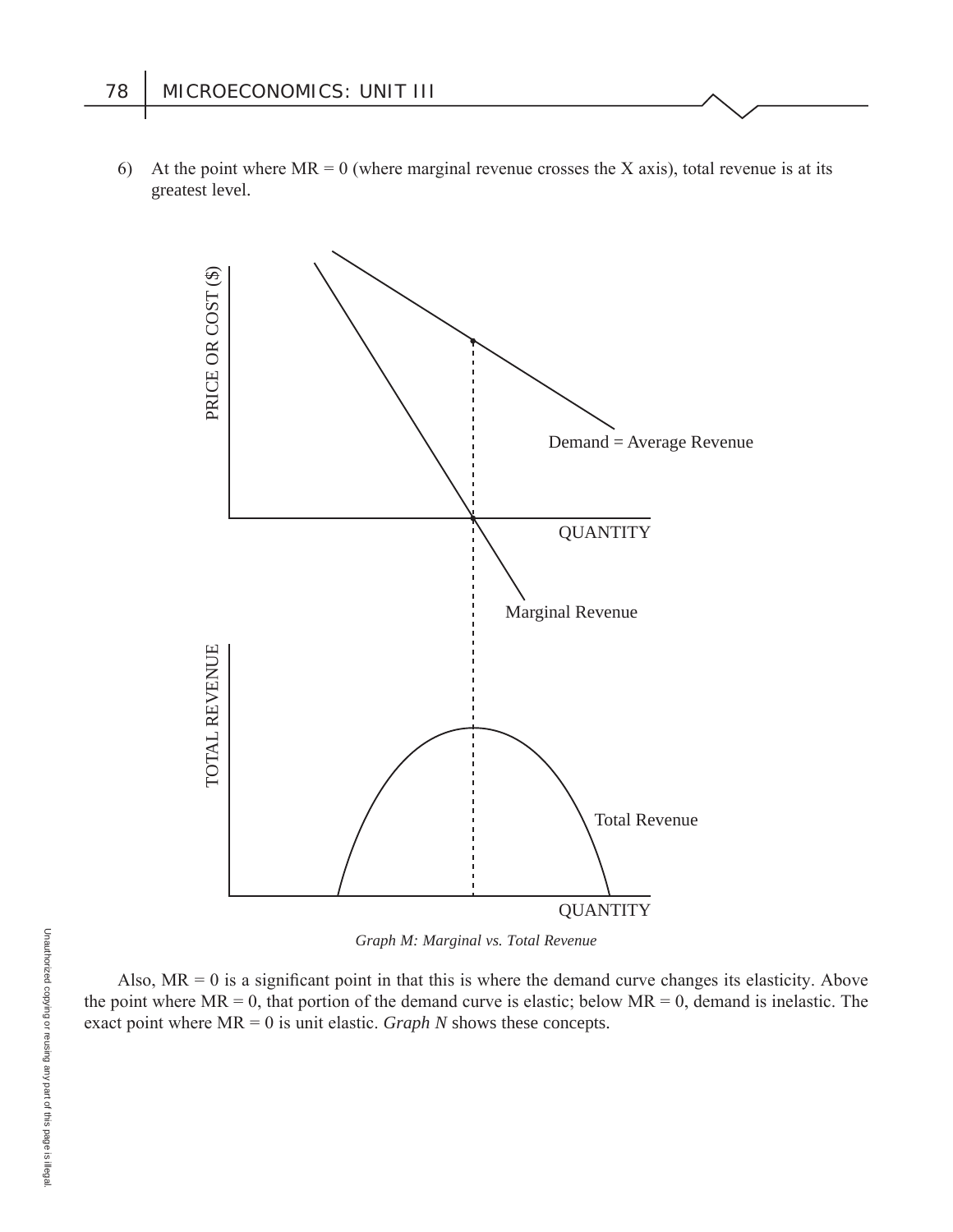

*Graph N: Monopoly and Elasticity*

Another type of monopoly is a price-discriminating monopoly. The main advantage a **pricediscriminating monopolist** has over a **single-priced, non-regulated monopolist** is the opportunity to earn greater profits. Price-discriminating monopolists are called such because they are able to discriminate between prices that different customers are willing to pay and charge them accordingly. Consumers who are willing to pay more, do; those who want to pay less, do so as well. This is possible for three reasons:

- 1) The firm has monopoly power: it can determine the price it charges.
- 2) Elasticity of demand: the firm can identify its customers' elasticity of demand and is able to segment the market accordingly.
- 3) In order to ensure its market power, resale of its good or service is difficult.



Graph O: Price-Discriminary Monopoly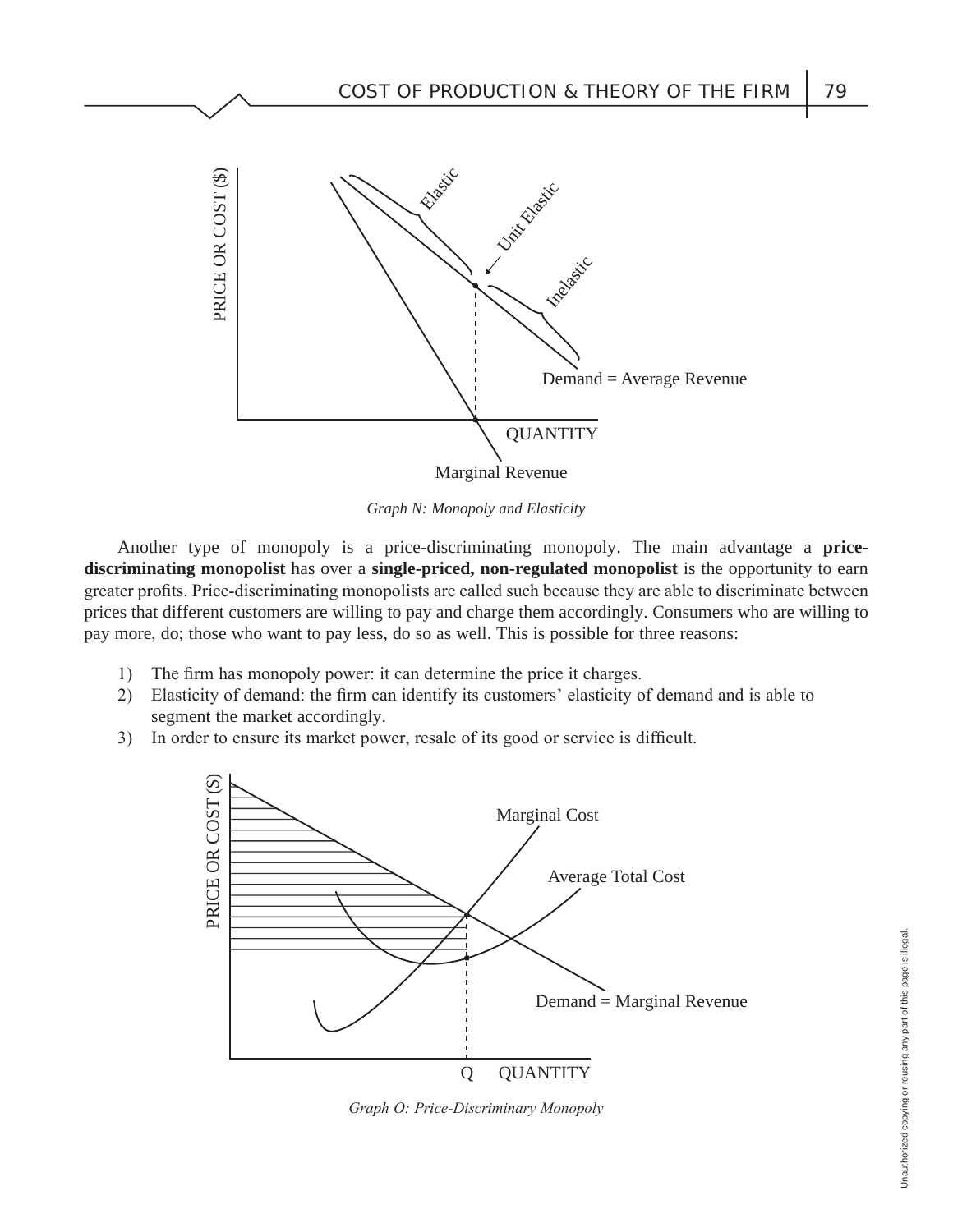| Quantity | <b>Price</b>     | <b>Total Revenue</b> | <b>Average Revenue   Marginal Revenue  </b> |
|----------|------------------|----------------------|---------------------------------------------|
|          |                  |                      |                                             |
|          |                  |                      |                                             |
|          | $10 + 8$         |                      |                                             |
|          | $10 + 8 + 6$     |                      |                                             |
|          | $10 + 8 + 6 + 4$ |                      |                                             |

Notice that in *Graph O*, the demand and marginal revenue curves are the same. For a price-discriminating monopoly,  $D = MR = P$  but not AR because:

Total revenue reflects the fact that each consumer pays his own price (thus, P still equals demand). Thus, as in the table on page 77, in order to sell an additional unit, the monopolist must lower his price. However, he does not have to lower his price for all buyers; because he is able to segment his market, each consumer pays according to his own assessment of what the good or service is worth.



*Single-priced Non-regulated Monopoly*

 *Price Discriminating Monopoly*

Graph P: Comparing Profit

Also note the comparisons of profit earned by a single price, non-regulated monopolist and a pricediscriminating monopolist. The areas shaded in *Graph P* show this difference.

A **natural monopoly** is one that benefits from economies of scale, and its average total cost curve reflects that. Often, these are public utilities that benefit from economies of scale. For example, it makes little sense to have competing electric companies provide service to the same market area. This would result in each company's wires being strung all over town, which is cumbersome and aesthetically undesirable. The same used to be true for telephone companies; however, the proliferation of wireless phones has made the telephone industry more competitive. *Graph Q* shows a natural monopoly.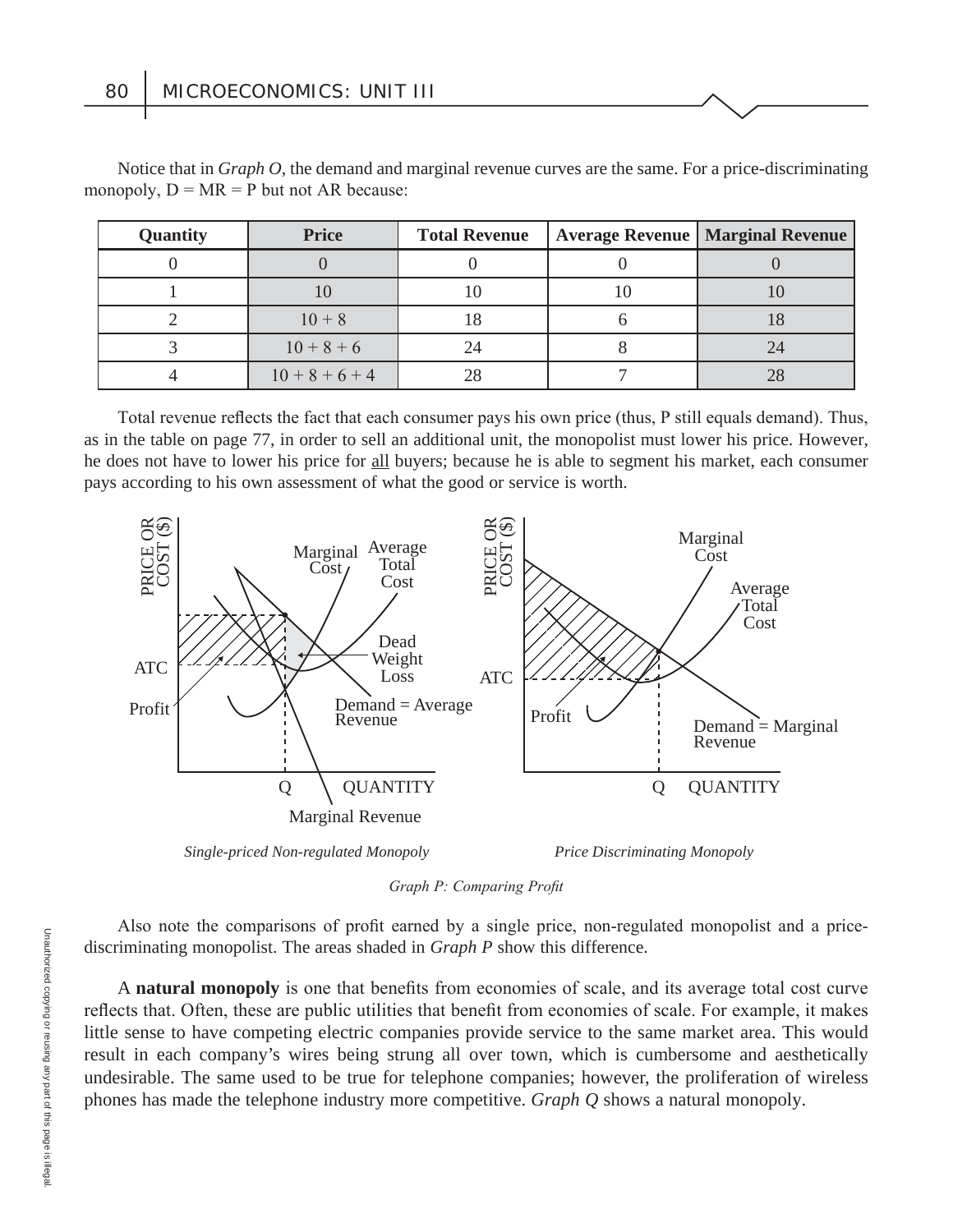

The concepts of consumer surplus and deadweight loss affect the monopoly graph differently depending on whether it is a price-discriminating monopoly or a single price, non-regulated monopoly.

Because  $P > MC = MR$  in a single price, non-regulated monopoly, the consumer surplus that existed under perfect competition is mostly transferred to the producer, who benefits from the fact that he has pricesetting power. This higher price and lower quantity sold means that there is deadweight loss, as the market is inefficient compared to a perfectly competitive one. In a price-discriminating monopoly, however, each consumer is paying his preferred price, which means that there is no consumer surplus  $-$  it is all transferred to the producer – and there is no deadweight loss, as quantity sold is determined where  $P = MC$ . See *Graph R* for an illustration of this difference.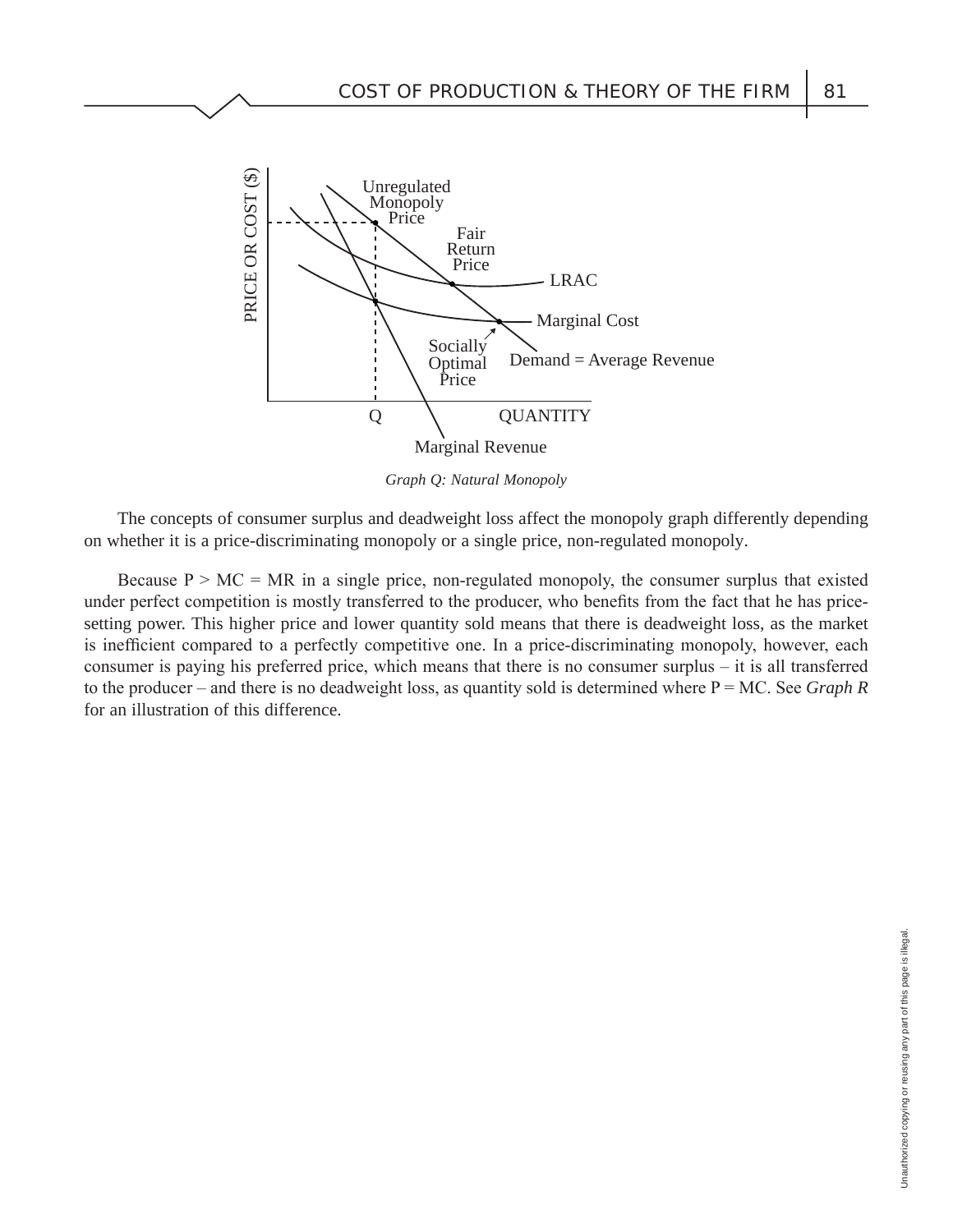

*Graph R: Comparing Surplus*

# **Oligopoly**

Oligopolies are similar to monopolies in terms of price-setting power and the ability to price-discriminate. However, because there is some degree of competition, an oligopoly's market behavior is interdependent – it must watch and react to its competitors in order to maintain (or, at least not lose) its market share. This, at times, leads to **collusion**, where oligopolistic firms agree to charge similar prices with the hope of gaining monopoly power. Such **cartels** are illegal since this behavior harms the consumer. Collusion is easiest when the product is homogeneous. Oligopolies, though, spend much time and effort attempting to differentiate their products from their competitors' through non-price competition.

There is no agreed-upon graph for an oligopoly. Unique to oligopoly, though, is the concept of **game**  theory, which illustrates firms' interdependence and helps predict outcomes given another firm's pricing strategy. Game theory uses a matrix that shows two players' payoffs given certain behaviors.

Assume we have two airlines, Ski Airlines and Air Snowboard. Both airlines fly to the best alpine ski destinations, and both are interdependent because they must take into consideration their competitor's price when setting their own  $-$  since there are two airlines that provide similar service, consumers can chose their preferred airline based on price. The table below shows the resulting profits from each ticket price (profits are in thousands).

| Ski Airlines  |                  |                  |                  |  |
|---------------|------------------|------------------|------------------|--|
|               |                  | \$140 per ticket | \$135 per ticket |  |
| Air Snowboard | \$140 per ticket | \$65/\$62        | \$64/\$64        |  |
|               | \$135 per ticket | \$74/\$55        | \$63/\$60        |  |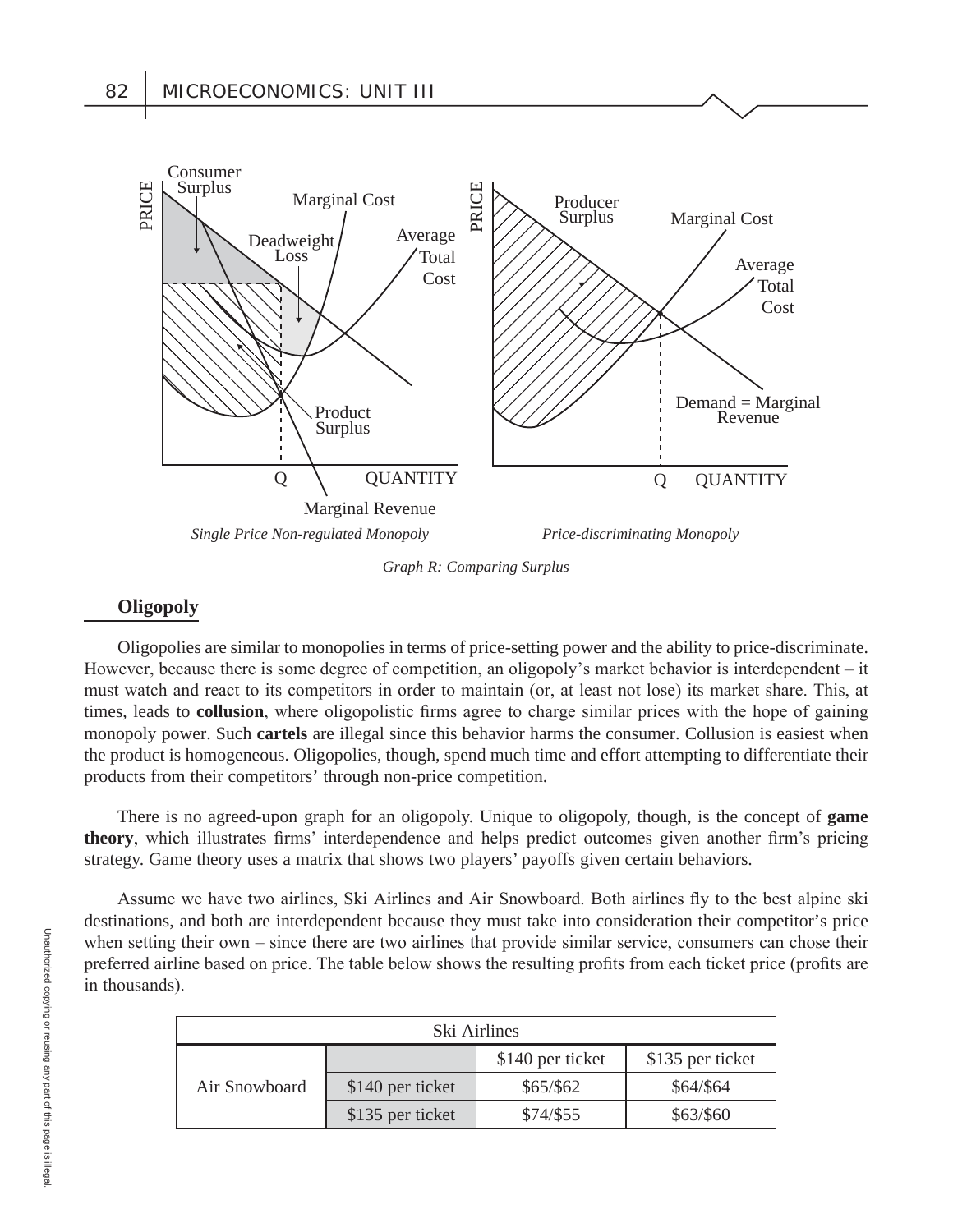Notice that a **dominant strategy** exists – that place where the payoff is largest, regardless of what the other competitor does. If Air Snowboard charges \$140 per ticket, Ski Airlines should charge \$135 because it will earn \$64,000 in profits rather than \$62,000. If Air Snowboard charges \$135 a ticket, Ski Airlines will make the most profit by charging \$135 a ticket (\$60,000 vs. \$55,000). Thus, Ski Airlines' dominant strategy is \$135.

Air Snowboard does not have a dominant strategy, however. If Ski Airlines charges \$140, Air Snowboard should charge  $$135$  ( $$74,000$  vs.  $$65,000$ ); however, if Ski Airlines charges  $$135$ , then Air Snowboard should charge  $$140 ($64,000 vs. $60,000)$ . This means Air Snowboard's pricing strategy is always dependent on that of Ski Airlines.

Both firms might be tempted to collude by charging \$140 a ticket. This would guarantee both airlines a higher profit (\$65,000 rather than \$64,000 for Air Snowboard, and \$62,000 rather than \$60,000 for Ski Airlines). However, the temptation to cheat and secretly charge  $$135$  – and thus steal customers – while the other is honoring the \$140 price is too great. This is why cartels usually fail.

**Pareto Efficiency** occurs when resources are allocated efficiently, and changing the allocation of resources would cause harm to one or more participants. A **Nash Equilibrium** exists when no participant has an incentive to change his behavior after considering his opponent's strategy – he would be no better off than he is currently and thus a dominant strategy does not exist.

## **Monopolistic competition**

Monopolistic competition is the most common market structure, as most retail businesses fall into this category. Due to the large number of competitors, monopolistically competitive firms, like oligopolies, are focused on product differentiation via non-price competition. One of the preferred types of non-price competition is advertising, where the goal is to develop brand loyalty and gain a market niche.

In the short-run, this non-price competition allows for economic profit. In the long-run, though, due to competition and the fact that each firm's products are almost homogeneous, economic profits equal zero. An example would be a clothing store  $-$  it might sell trendy clothing, but in the long-run it is really only selling jeans, which can be bought elsewhere are various prices. *Graph S* on page 84 shows the profit, loss, and long-run situations of monopolistic competition.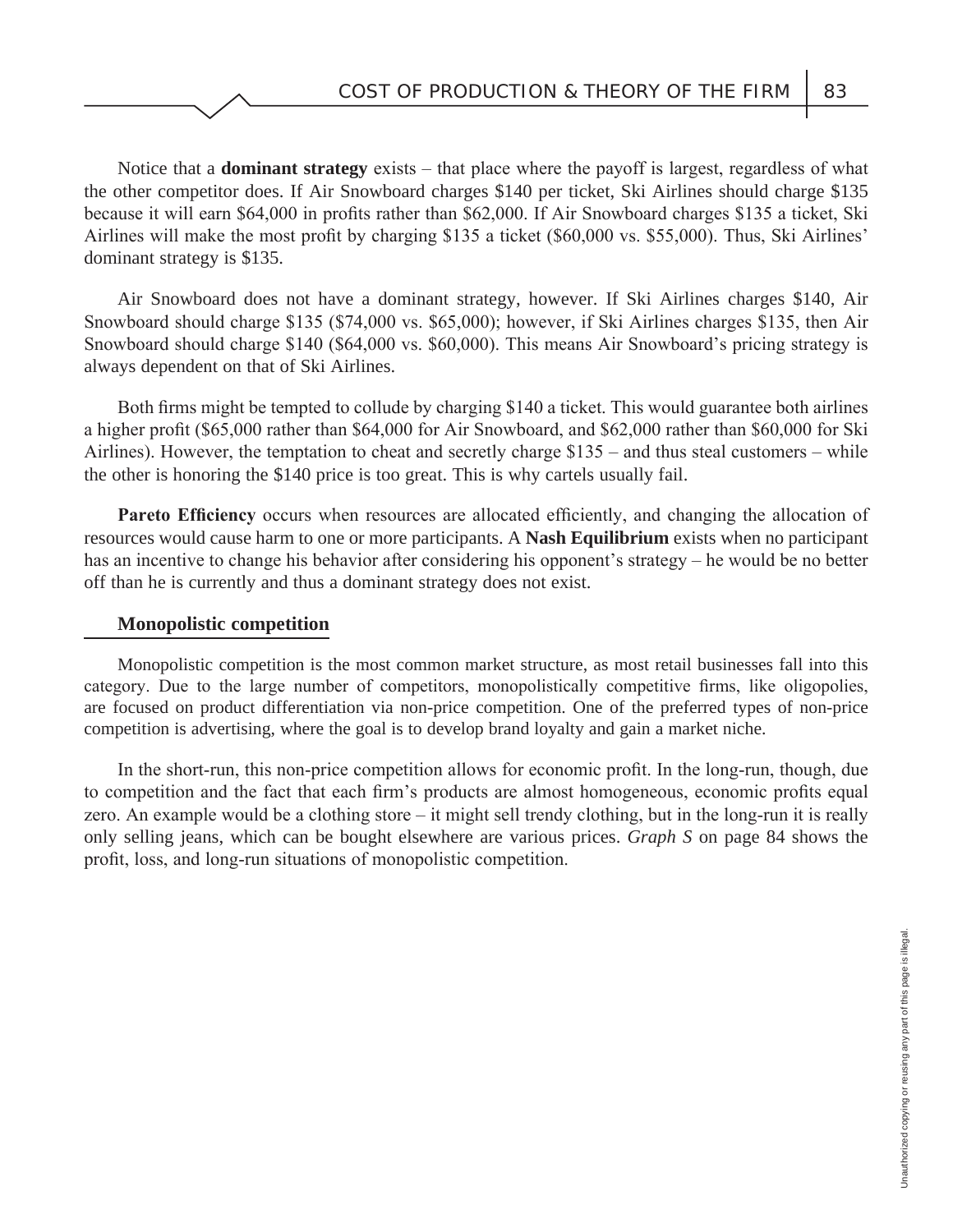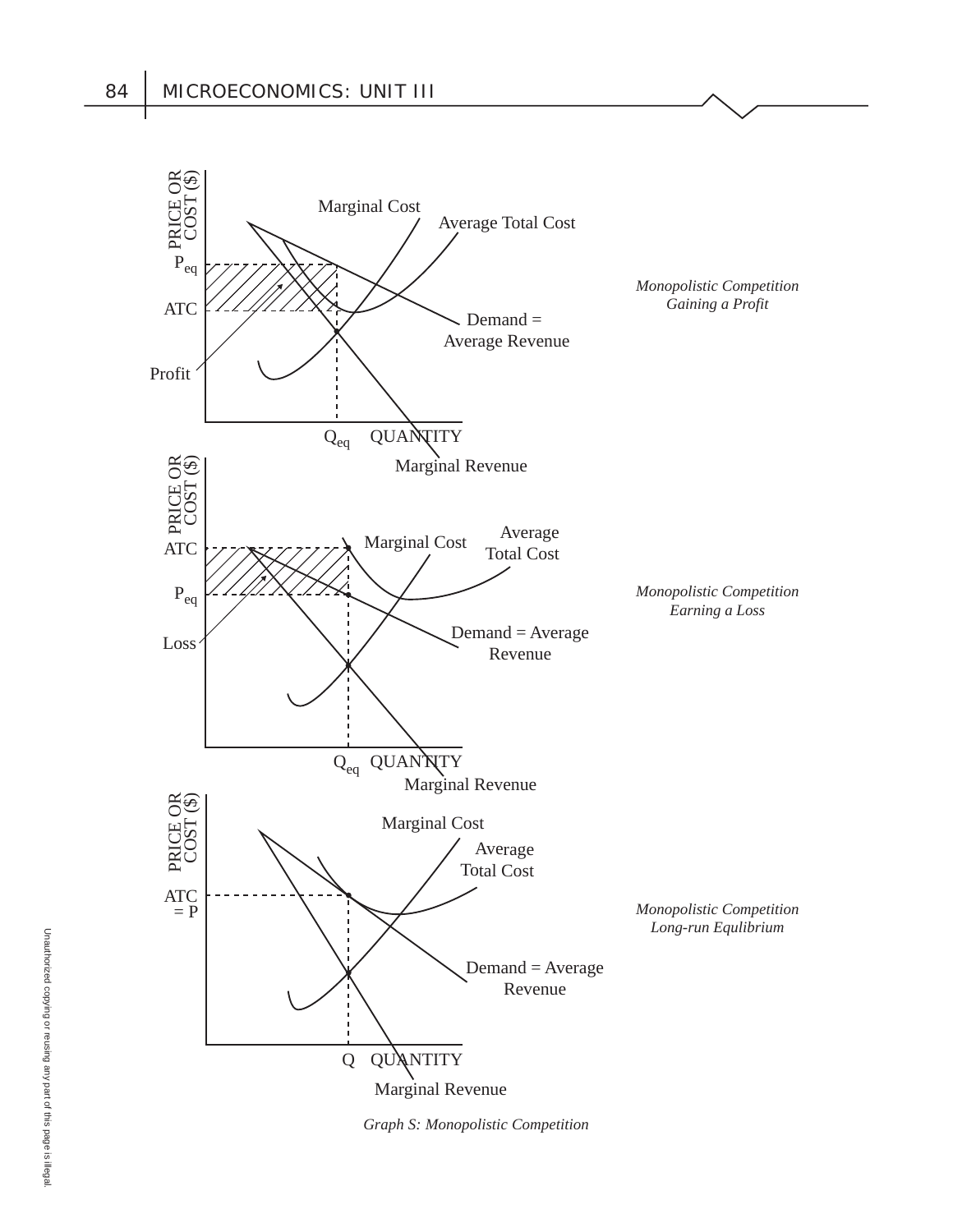Notice that monopolistic competition and single-price monopoly graphs look very similar. However, unlike a monopoly, because there are few barriers to entry, the result is a long-run graph that shows no economic profit as firms enter and leave the market.

# **Types of Business Ownership**

These market structures can exist as one of three types of entities; a **sole proprietorship**, where the owner receives all the profits but also is responsible for all risks and liabilities; a **partnership**, where one or more individuals work together and share both profits and losses; or a third, a **corporation**, where a state-registered charter creates a legal entity that has limited liability - individuals work for the corporation, but the individuals are not held liable for any losses if the corporation is sued.

In the next unit, we'll graph the factors of production that make it possible for these market structures to exist.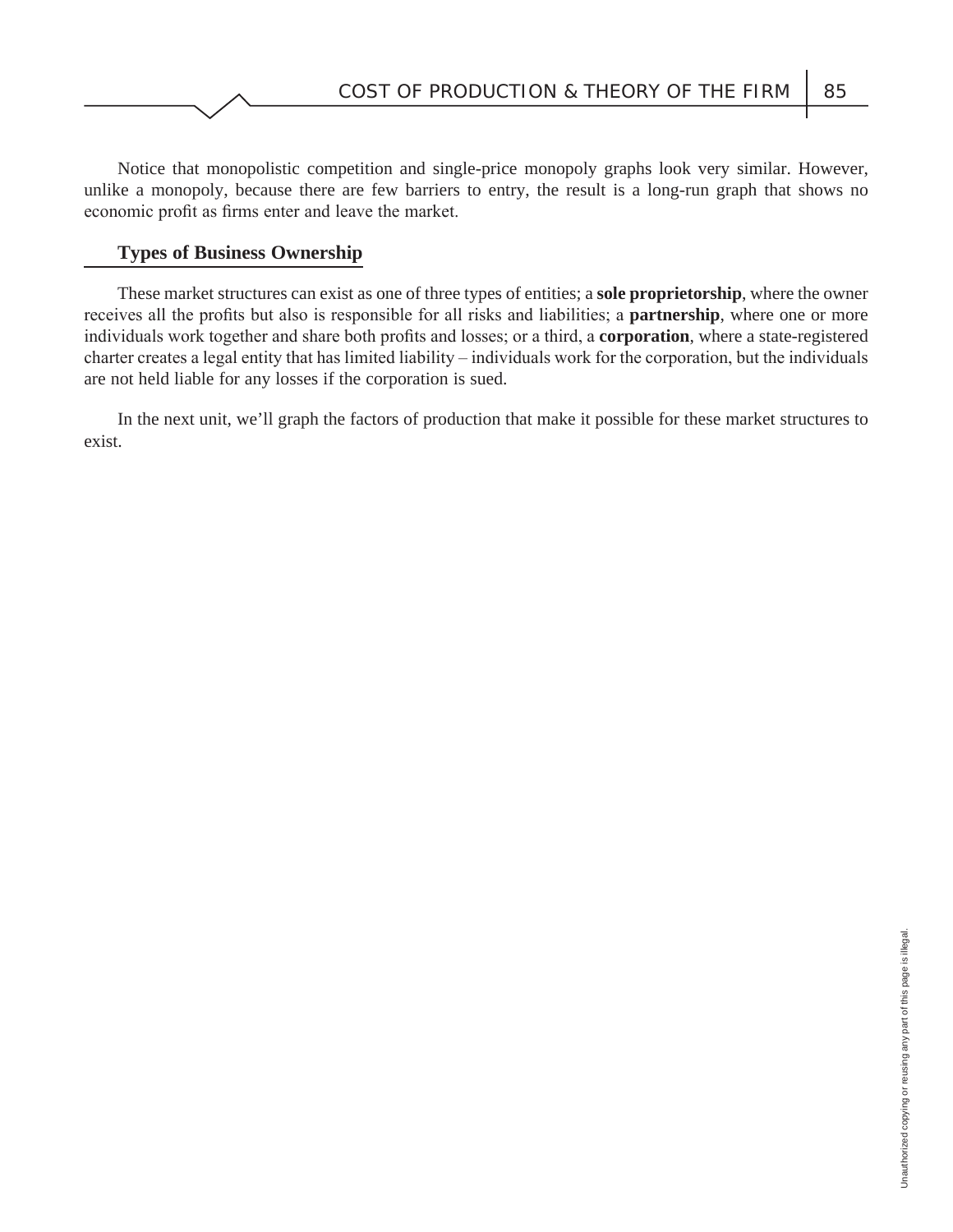## **New Terms**

- ▶ Profit
- $\rightarrow$  Total revenue
- $\rightarrow$  Total cost
- ▶ Fixed cost
- $\rightarrow$  Variable cost
- $\rightarrow$  Total cost
- ▶ Average fixed cost
- **Average variable cost**
- ▶ Average total cost
- ▶ Marginal cost
- Profit-maximizing output
- $\rightarrow$  Economies of scale
- $\rightarrow$  Constant returns to scale
- $\rightarrow$  Diseconomies of scale
- **Long-run average cost**
- **Perfect competition**
- **Monopoly**
- $\rightarrow$  Monopolistic competition
- Oligopoly
- **Barriers to entry**
- $\rightarrow$  Non-price competition
- $\rightarrow$  Natural monopoly
- **Price-discriminating monopoly**
- **Fair return price**
- $\rightarrow$  Socially optimal price
- **Game** theory
- Dominant strategy
- Pareto Efficiency
- $\rightarrow$  Nash Equilibrium
- $\rightarrow$  Sole proprietorship
- **Partnership**
- **Corporation**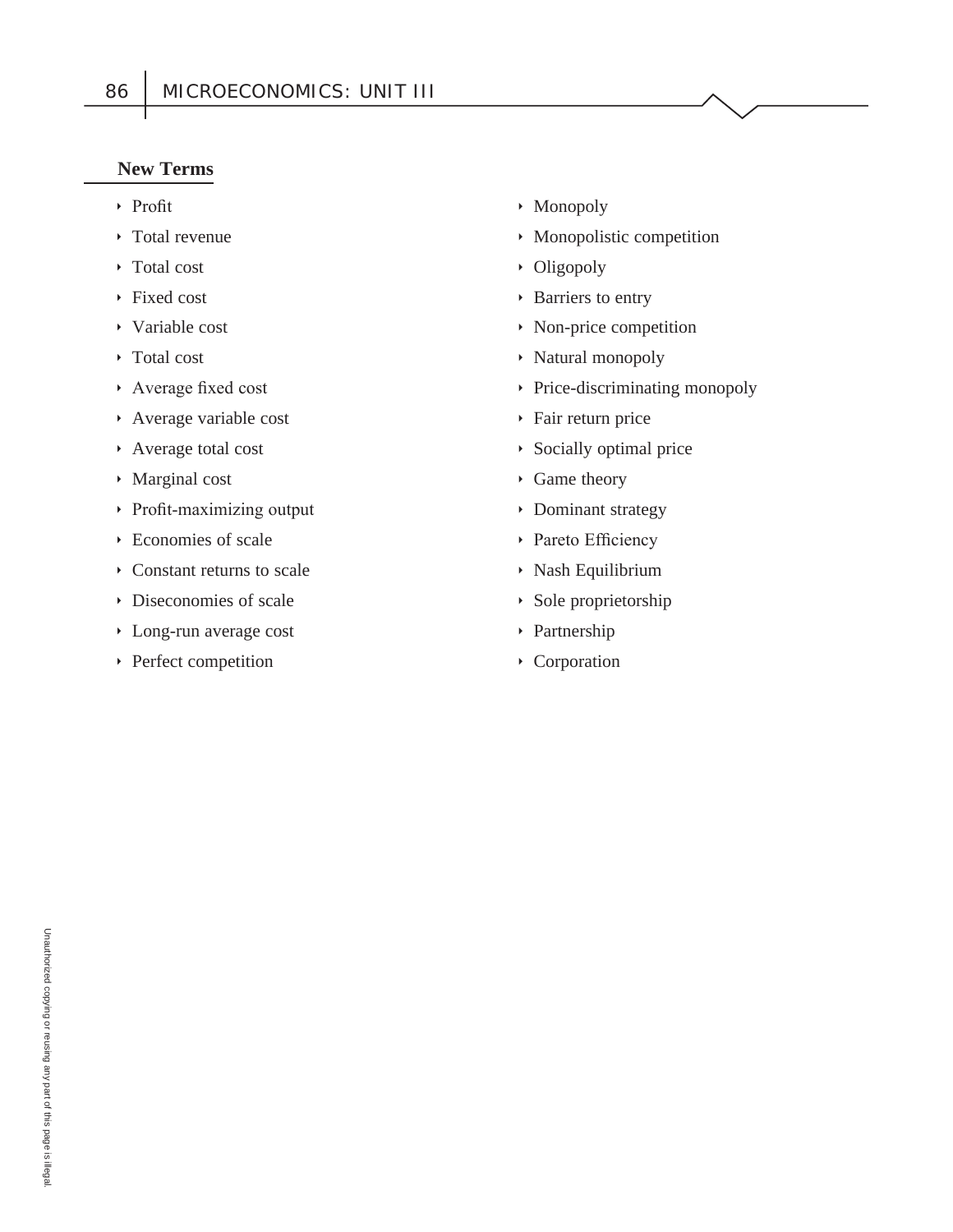# MICROECONOMICS: UNIT III

# MULTIPLE-CHOICE QUESTIONS

1. A firm that decides to shut-down but is still in business would find which of the following to be true of its fixed and variable cost?

|         | <b>Fixed Cost</b> | <b>Variable Cost</b> |
|---------|-------------------|----------------------|
| (A) \$0 |                   | \$0                  |
| (B) \$0 |                   | positive             |
|         | (C) positive      | \$0                  |
|         | (D) positive      | positive             |
|         | (E) positive      | negative             |
|         |                   |                      |

Questions 2-6 refer to the table below:

| Output           | <b>Total Revenue</b> | Variable Cost | <b>Fixed Cost</b> | <b>Total Cost</b> |
|------------------|----------------------|---------------|-------------------|-------------------|
| $\boldsymbol{0}$ |                      |               |                   | 200               |
| 1                |                      | 50            |                   |                   |
| $\overline{2}$   |                      | 70            |                   |                   |
| 3                | \$300                | 85            |                   |                   |
| $\overline{4}$   |                      | 95            |                   |                   |
| 5                |                      | 105           |                   |                   |
| 6                |                      | 130           |                   |                   |
| 7                |                      | 210           |                   |                   |
| 8                |                      | 410           |                   |                   |

2. Based on the information in the table above, the total cost of producing 5 units of output is:

- $(A)$  105
- $(B) 200$
- $(C) 305$
- $(D)$  330
- $(E)$  410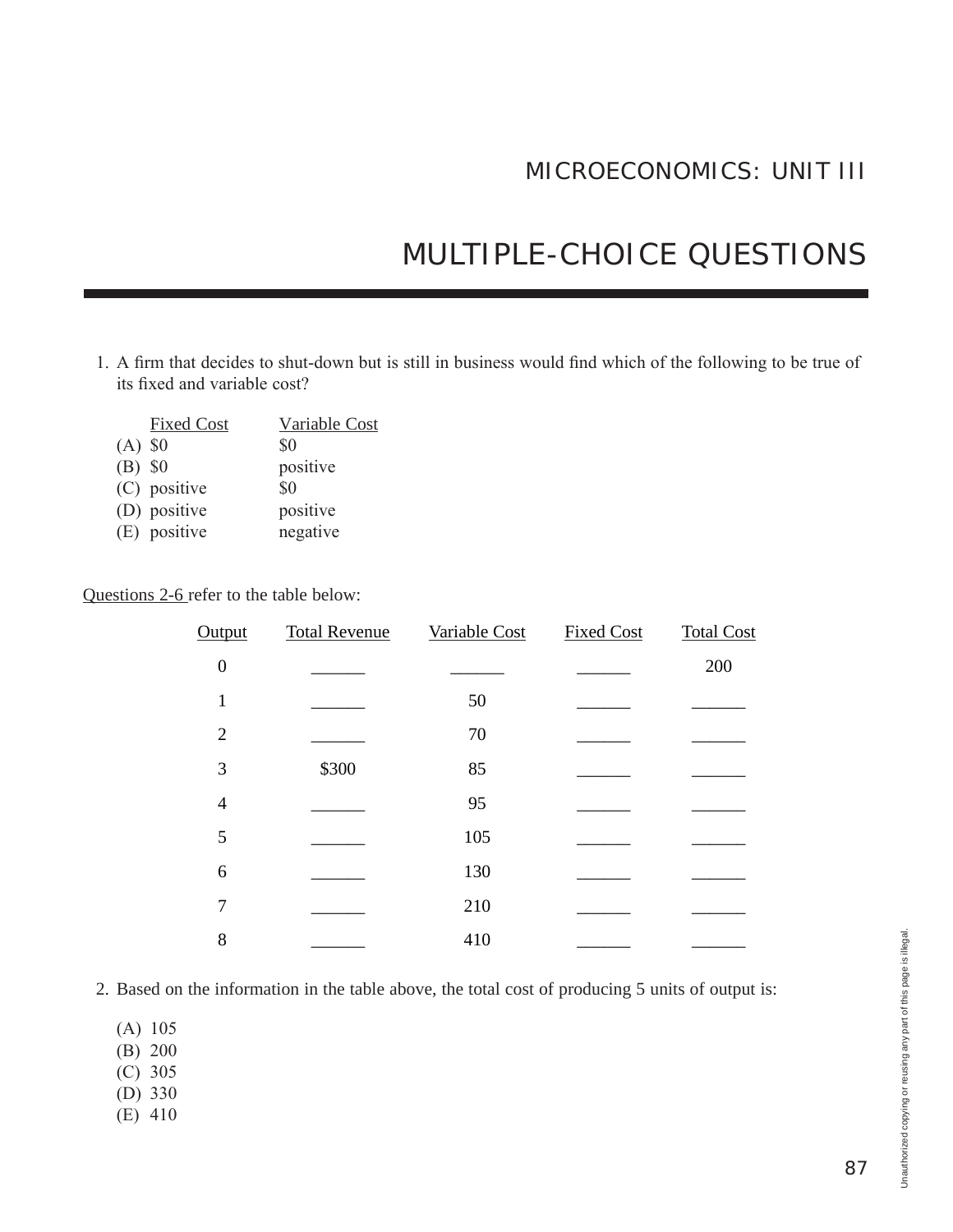- 3. Based on the information in the table, the marginal cost of producing the 4th unit of output is:
	- $(A) 10$
	- $(B) 15$
	- $(C)$  20
	- (D)  $75$
	- $(E)$  175

4. Based on the information in the table, the price of the product this firm is selling is:

- $(A)$  \$20
- (B) \$40
- $(C)$  \$100
- (D)  $$120$
- (E) Not able to be determined from the information given.
- 5. Based on the information in the table, the average fixed cost of producing 5 units of output is:
	- $(A) 200$
	- $(B) 100$
	- $(C) 95$
	- $(D)$  40
	- $(E)$  20
- 6. Based on the information in the table, the profit-maximizing level of output for this firm is:
	- $(A)$  8
	- $(B)$  7
	- $(C)$  6
	- $(D)$  5
	- $(E)$  0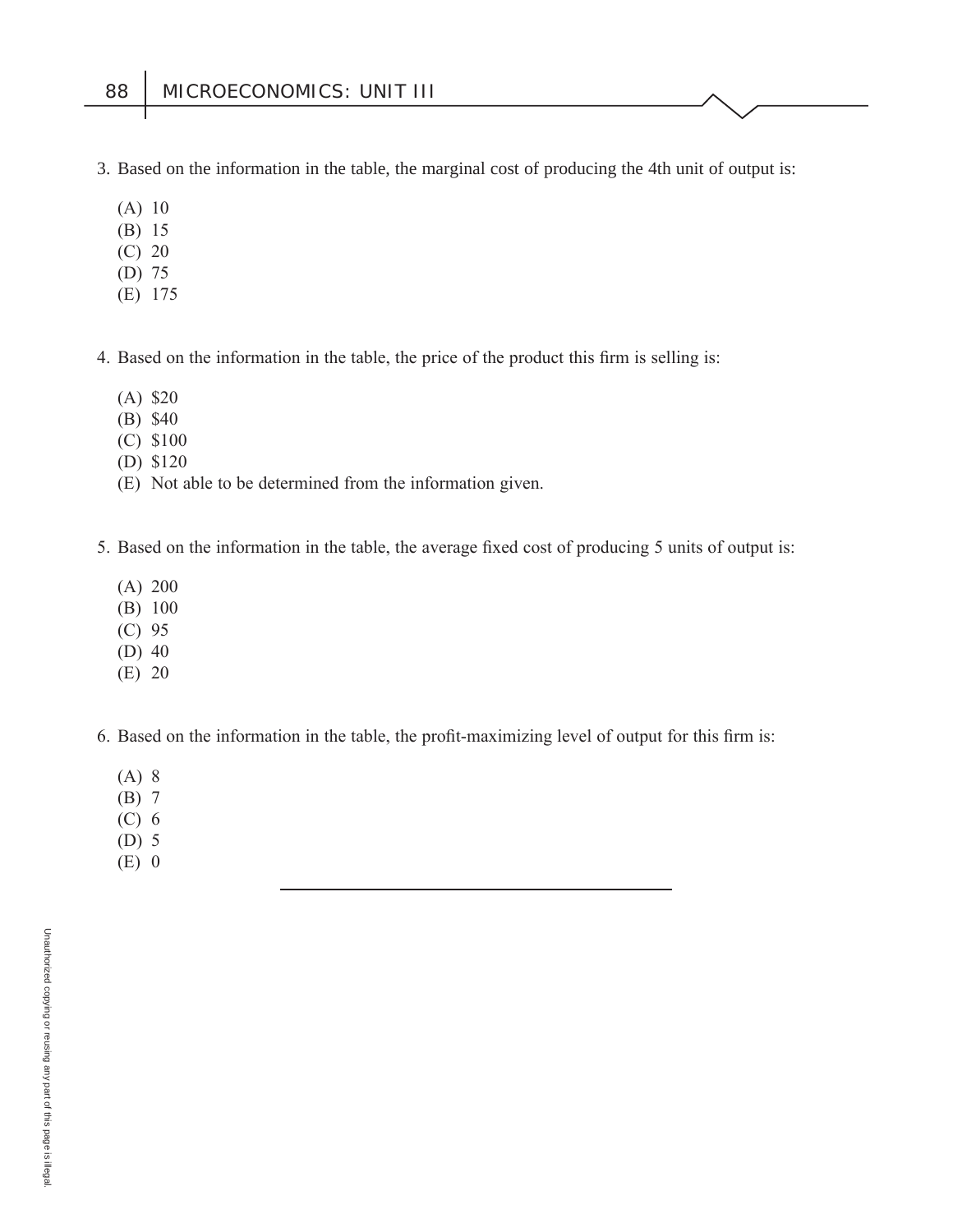89

- Average  $V$  MML  $$7\text{IMUT}$  $$7$  UNIT Total Cost Marginal<br>
Cost Average Variable **Marginal Cost** Cost Marginal Cost Average Total Cost Average Average Variable Total Cost Cost Average Variable  $Cost$ **QUANTITY QUANTITY QUANTITY**  $(A)$  $(B)$  $(C)$ TINIT<sub>8</sub>  $$7\rm{UNIT}$ Average Average Total Cost Total Cost Marginal Cost Marginal Average Average  $\overline{\mathrm{Cost}}$ Fixed Variable  $Cost$ Cost **QUANTITY QUANTITY**  $(D)$  $(E)$
- 7. Which set of cost curves in the figures below is correctly drawn?

- $(A)$  A
- $(B)$  B
- $(C)$  C
- $(D)$  D
- $(E) E$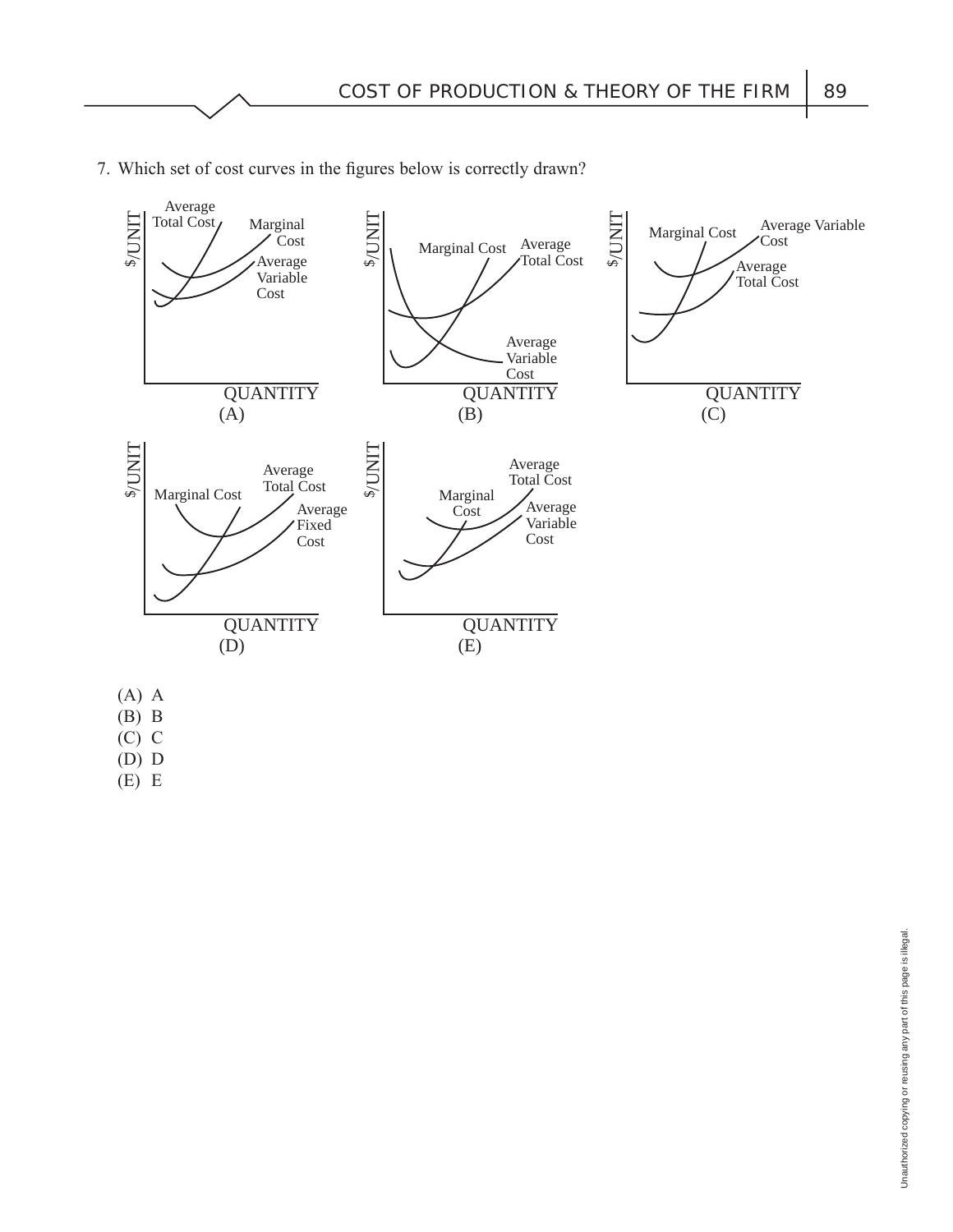8. The firm depicted in the graph below is



- $(A)$  a perfectly competitive firm.
- (B) a perfectly price discriminating monopoly.
- $(C)$  a single price monopoly.
- (D) an oligopoly in the long-run.
- (E) a monopolistically competitive firm in the long-run.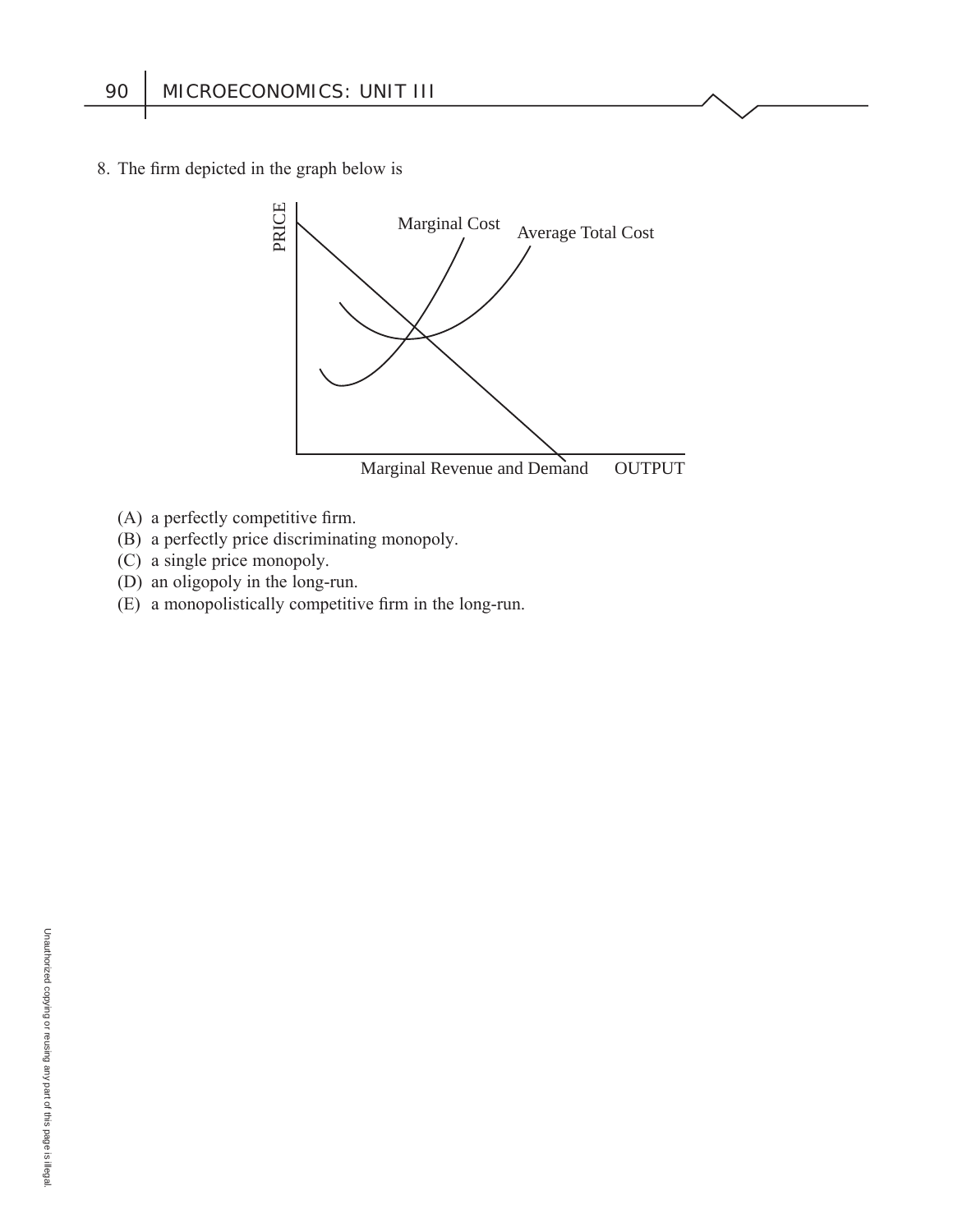Questions 9-11 refer to the table below:



- 9. Based on the information in the payoff matrix box depicted above, we can conclude that in the absence of collusion
	- $(A)$  Charles and Anne will each charge a low price.
	- (B) Charles and Anne will each charge a high price.
	- (C) Charles will charge a high price and Anne will charge a low price.
	- (D) Charles will charge a low price and Anne will charge a high price.
	- $(E)$  no conclusion can be accurately drawn from the information given.
- 10. Based on the information in the payoff matrix box depicted above, we can conclude that
	- (A) Charles has a dominant strategy and Anne does not.
	- (B) Charles and Anne both have a dominant strategy.
	- (C) Charles and Anne do not have a dominant strategy.
	- (D) Charles does not have a dominant strategy but Anne does.
	- (E) no conclusion can be accurately made from the information given in regards to dominant and nondominant strategy.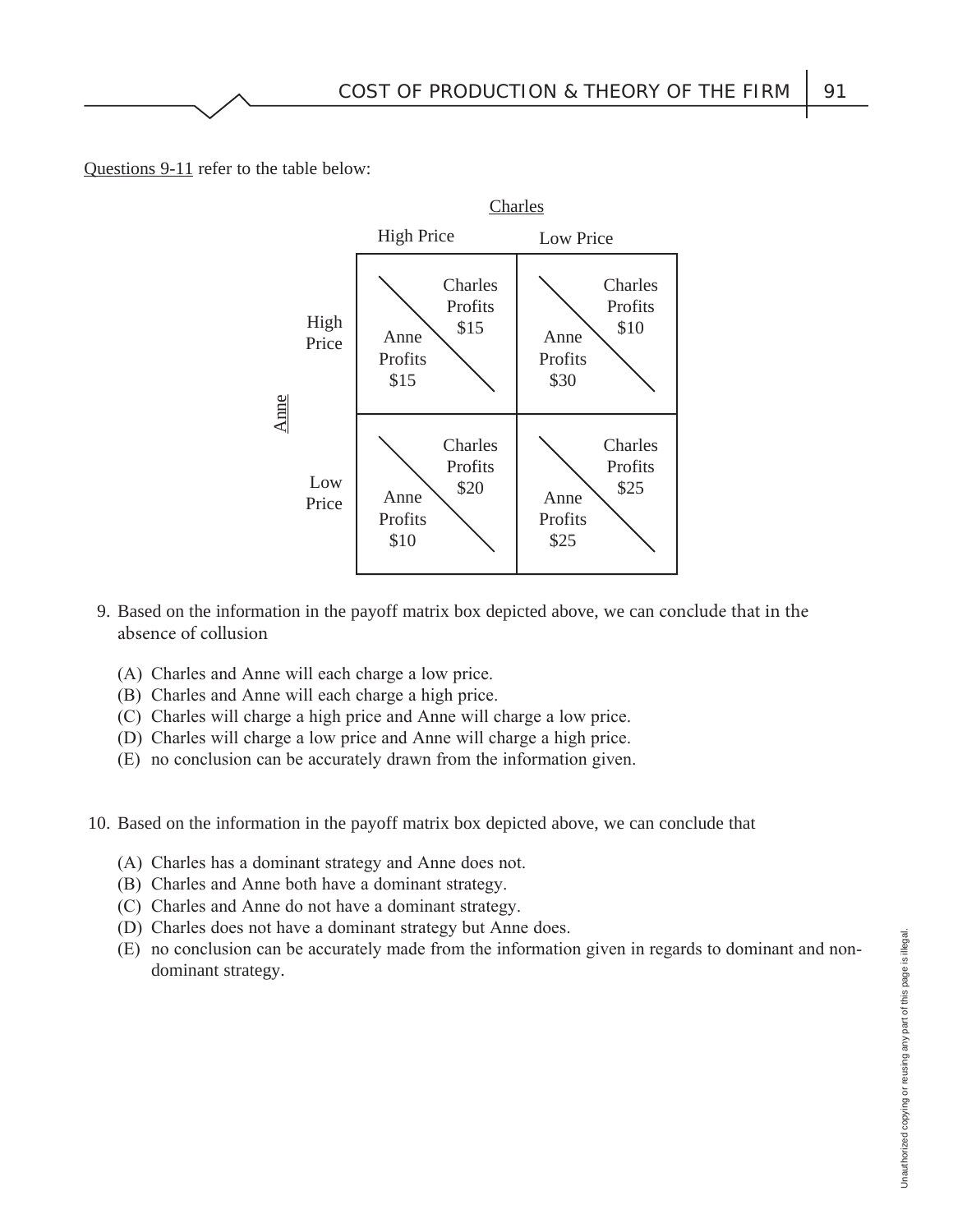- 11. If Charles and Anne can successfully collude and agree to a binding enforceable agreement, what would be Anne's profit?
	- $(A) 10$
	- $(B) 15$
	- $(C) 20$
	- $(D)$  25
	- $(E) 30$

12. The three basic forms of business organization are

- (A) proprietorship, partnership, monopoly.
- (B) proprietorship, partnership, competition.
- (C) proprietorship, partnership, corporation.
- (D) proprietorship, monopoly, competition.
- $(E)$  monopoly, competition, oligopoly.
- 13. Firms in all market structures seek to
	- (A) maximize price and therefore maximize profit.
	- (B) minimize cost and therefore maximize profit.
	- $(C)$  operate where MC = MR and are therefore guaranteed a profit.
	- (D) maximize profit.
	- (E) no conclusion can be accurately drawn for firms in all market structures in regard to profit maximizing behavior.
- 14. If fixed costs for a firm operating under conditions of perfect competition increased, but not enough to lead the firm to shut down, how would that change in fixed cost affect output, profit, and price of the  $firm?$

| <b>Output</b>   | Profit    | Price     |
|-----------------|-----------|-----------|
| $(A)$ no change | no change | no change |
| (B) no change   | decrease  | no change |
| $(C)$ no change | decrease  | increase  |
| (D) decrease    | decrease  | increase  |
| (E) decrease    | decrease  | no change |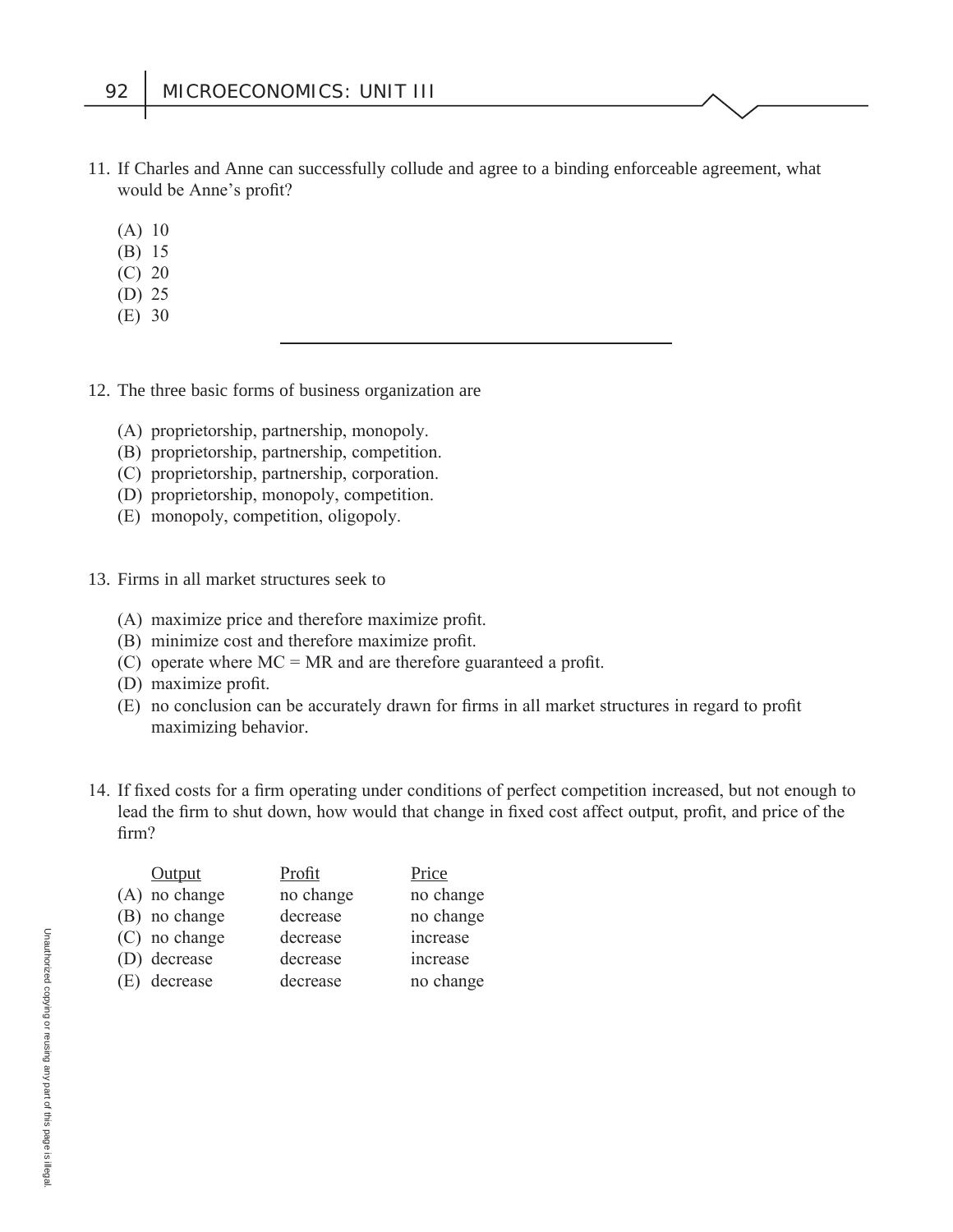

15. Based on the graph below, this is a firm facing which combination of events?



- (A) Positive Firms entering the market in the long-run
- (B) Positive Firms exiting the market in the long-run
- (C) Normal Firms stable in the market in the long-run
- (D) Negative Firms entering the market in the long-run
- (E) Negative Firms exiting the market in the long-run
- 16. Marginal cost is calculated by
	- $(A)$  adding total cost at two consecutive units of output.
	- (B) subtracting total cost at two consecutive units of output.
	- $(C)$  adding fixed and variable cost.
	- (D) subtracting fixed cost from total cost.
	- (E) subtracting variable cost from total cost.

17. Which of the following correctly ranks market structures from least to most competitive?

- (A) monopoly, oligopoly, monopolistic competition, perfect competition
- (B) monopoly, monopolistic competition, oligopoly, perfect competition
- (C) perfect competition, oligopoly, monopolistic competition, monopoly
- (D) perfect competition, monopoly, oligopoly, monopolistic competition
- (E) perfect competition, monopolistic competition, oligopoly, monopoly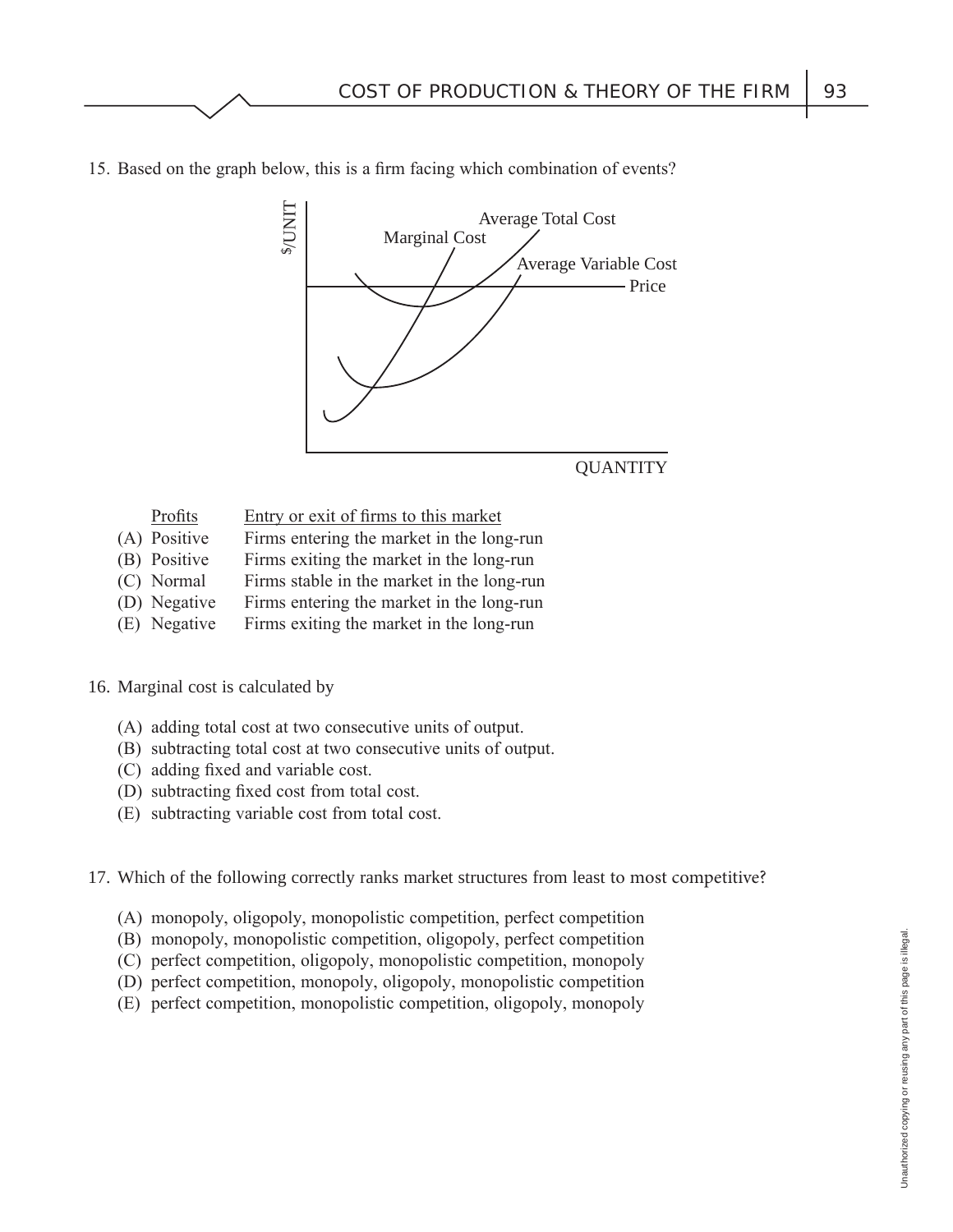18. Which of the following is/are necessary for a firm to be able to engage in price discrimination?

- I. Subdivide the market
- II. Prevent resale
- III. Monopoly power
- $(A)$  III only
- $(B)$  I and II only
- $(C)$  I and III only
- (D) II and III only
- $(E)$  I, II, and III
- 19. Based on the graph in the figure below, the monopoly price, break-even price, and socially optimum price are (respectively):





Unauthorized copying or reusing any part of this page is illegal. Unauthorized copying or reusing any part of this page is illegal.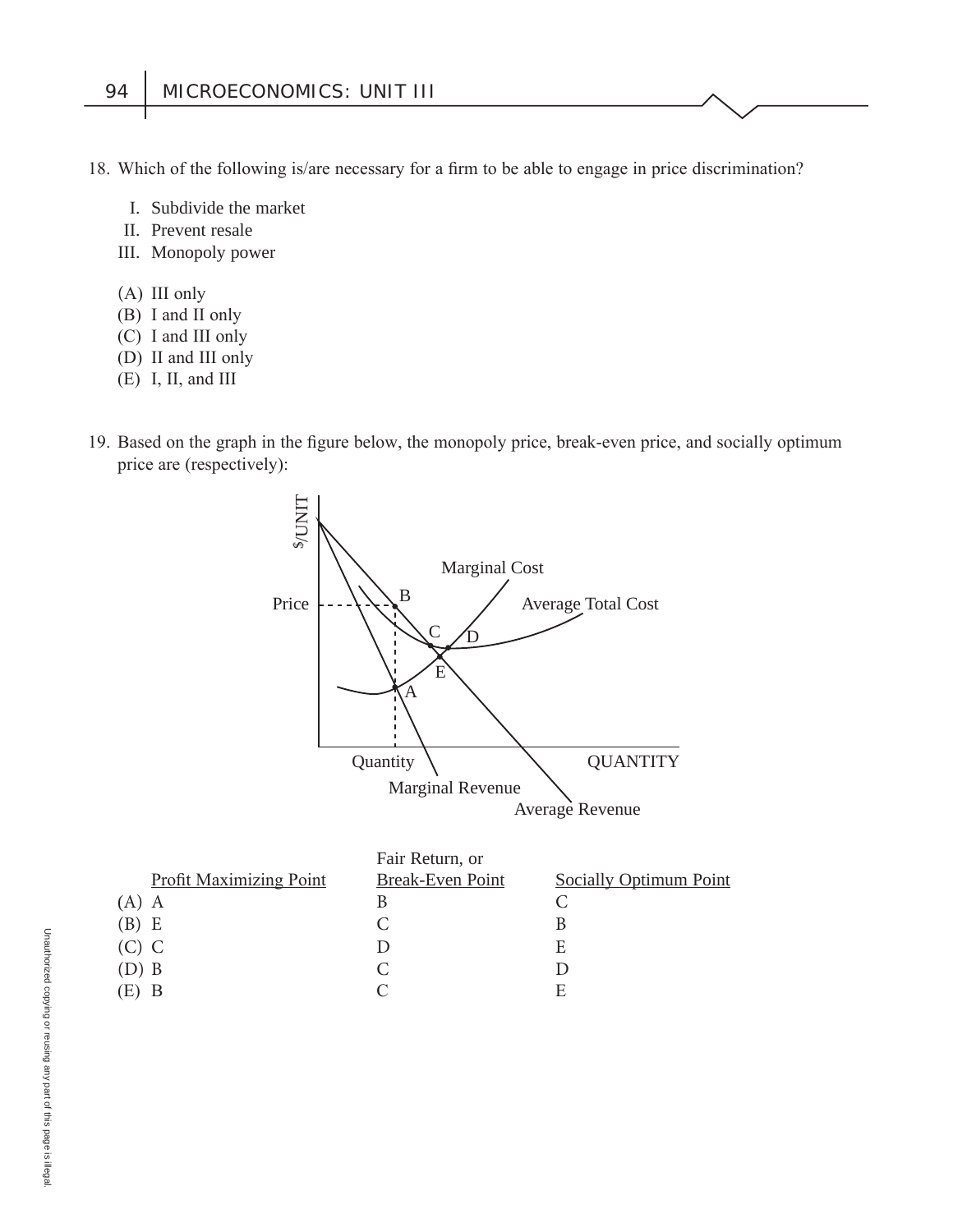20. Which of the following is true for both a perfect competitor and a monopolistic competitor in long-run equilibrium?

| <b>Perfect Competitor</b>     | <b>Monopolistic Competitor</b> |
|-------------------------------|--------------------------------|
| (A) Earns normal profits      | Earns normal profits           |
| (B) Is allocatively efficient | Is allocatively efficient      |
| (C) Is productively efficient | Is productively efficient      |
| (D) Produces at $P = MC$      | Produces at $P = MC$           |
| (E) Produces at min. ATC      | Produces at min. ATC           |

21. Based on the table below, which of the following is true?



- (A) Karen has a dominant strategy but Lauren does not.
- (B) Lauren has a dominant strategy but Karen does not.
- (C) Karen and Lauren both have a dominant strategy.
- (D) Neither Karen nor Lauren has a dominant strategy.
- (E) No conclusion can be made in regard to dominant strategy from the information given.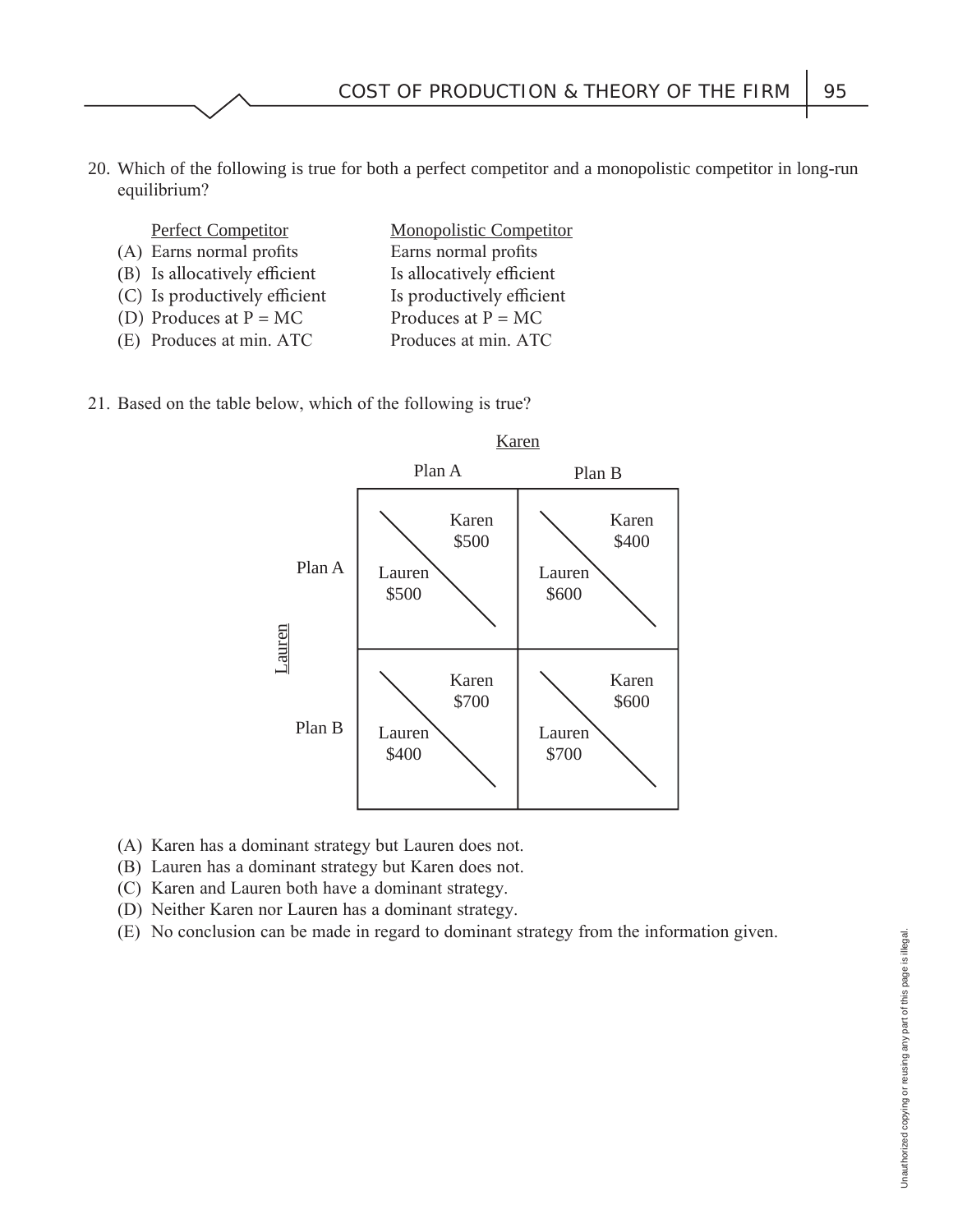Questions 22-25 refer to the figure below:



22. What area in the figure above describes total revenue at the profit maximizing level of output?

 $(A)$  A, R, 2, 0  $(B)$  F, Z, 2, 0  $(C)$  B, W, 50  $(D)$  C, X, 4, 0  $(E)$  A, U, 6, 0

23. What area in the figure above describes total cost at the profit maximizing level of output?

 $(A)$  A, R, 2, 0  $(B)$  F, Z, 2, 0  $(C) C, X, 4, 0$  $(D)$  B, T, 2, 0  $(E)$  B, W, 5, 0

24. What area in the figure above represents profit or loss at the profit maximizing level of output?

- (A) A loss of A, R, 2, 0
- (B) A profit of F, Z, 2, 0
- $(C)$  A profit of F, Z, R, A
- (D) A loss of F, Z, T, B
- $(E)$  A profit of F, Z, T, B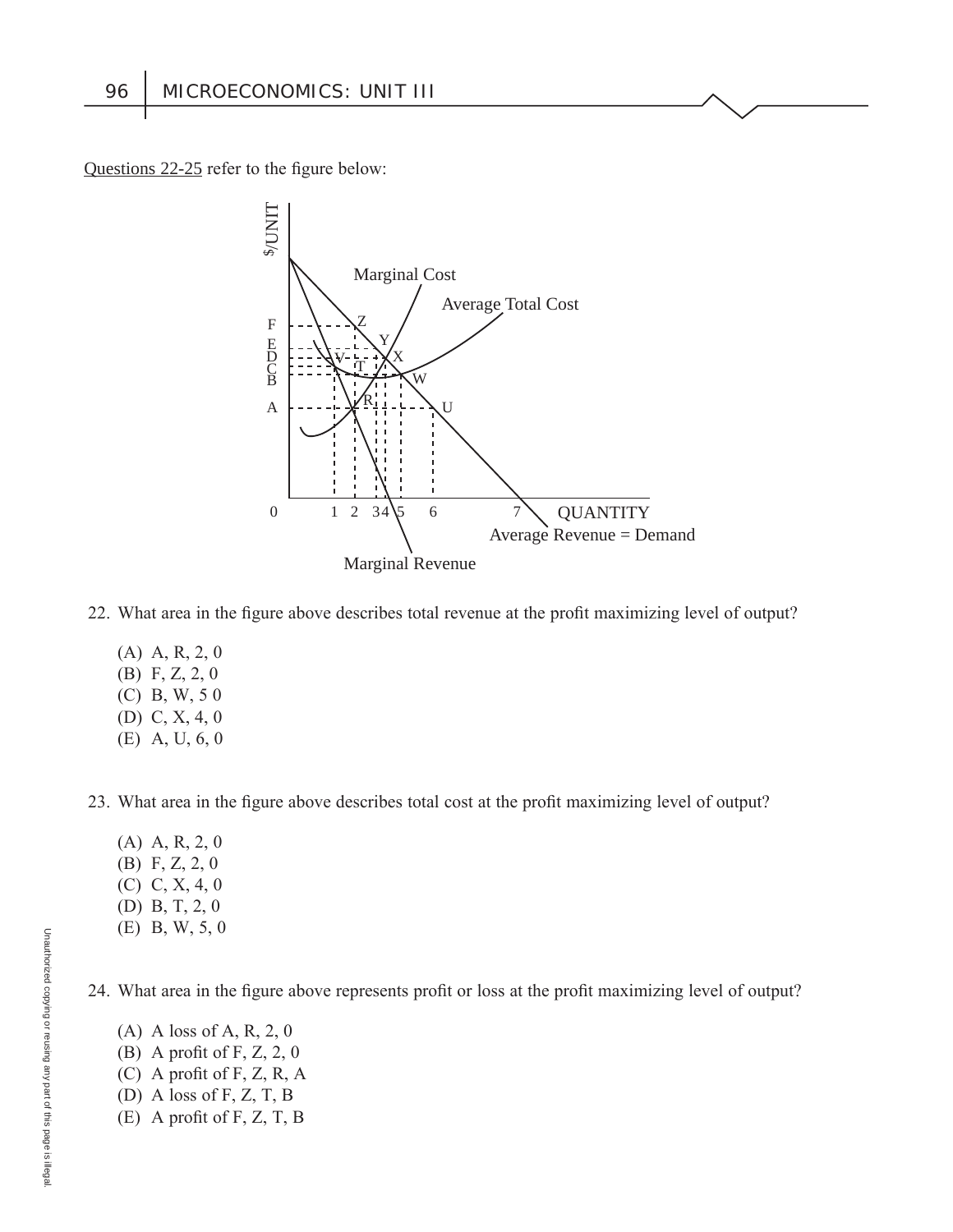- 25. If the government imposes a lump-sum tax on the monopolist in the figure, what will be the effect on the profit maximizing level of output?
	- $(A)$  It will decrease to 0.
	- (B) It will decrease to 1.
	- (C) It will remain at 2.
	- (D) It will increase to 3.
	- (E) It will increase to 5.

Questions 26-27 refer to the figure below:



26. In the figure above, at what level of output are average costs minimized?

- $(A)$  G
- $(B)$  H
- $(C)$  I
- $(D)$  J
- $(E)$  K

27. Based on the information in the figure above, total fixed cost is equal to

 $(A)$  F, M, H, 0 (B) B, R, H, 0  $(C) C, S, K, 0$ (D)  $D, Q, J, 0$  $(E)$  E, N, S, C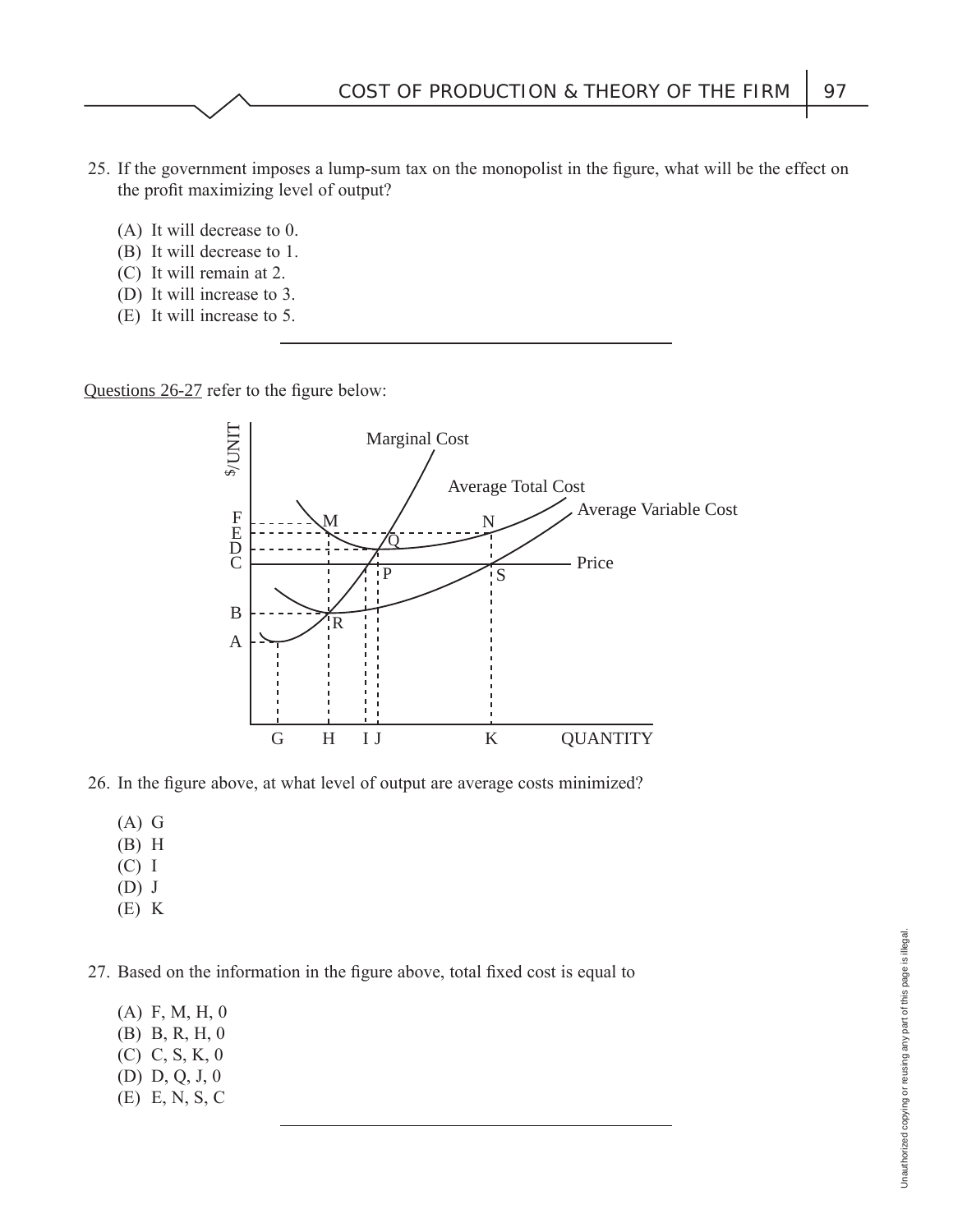Questions 28-32 refer to the figure below:





 $(A)$  D, H, 0  $(B)$  D, E, C  $(C)$  D, J, 0  $(D)$  C, E, L, A  $(E)$  A, L, K, 0

29. Based on the information in the figure above, the amount of profit is represented by the area:

- $(A)$  D, H, 0  $(B)$  D, E, C  $(C)$  D, J, 0  $(D)$  C, E, L, A  $(E)$  A, L, K, 0
- 30. Based on the information in the figure above, the amount of deadweight loss due to monopoly is represented by the area:
	- $(A)$  D, H, 0  $(B)$  D, E, C  $(C)$  D, J, 0  $(D)$  E, G, L  $(E)$  C, E, L, A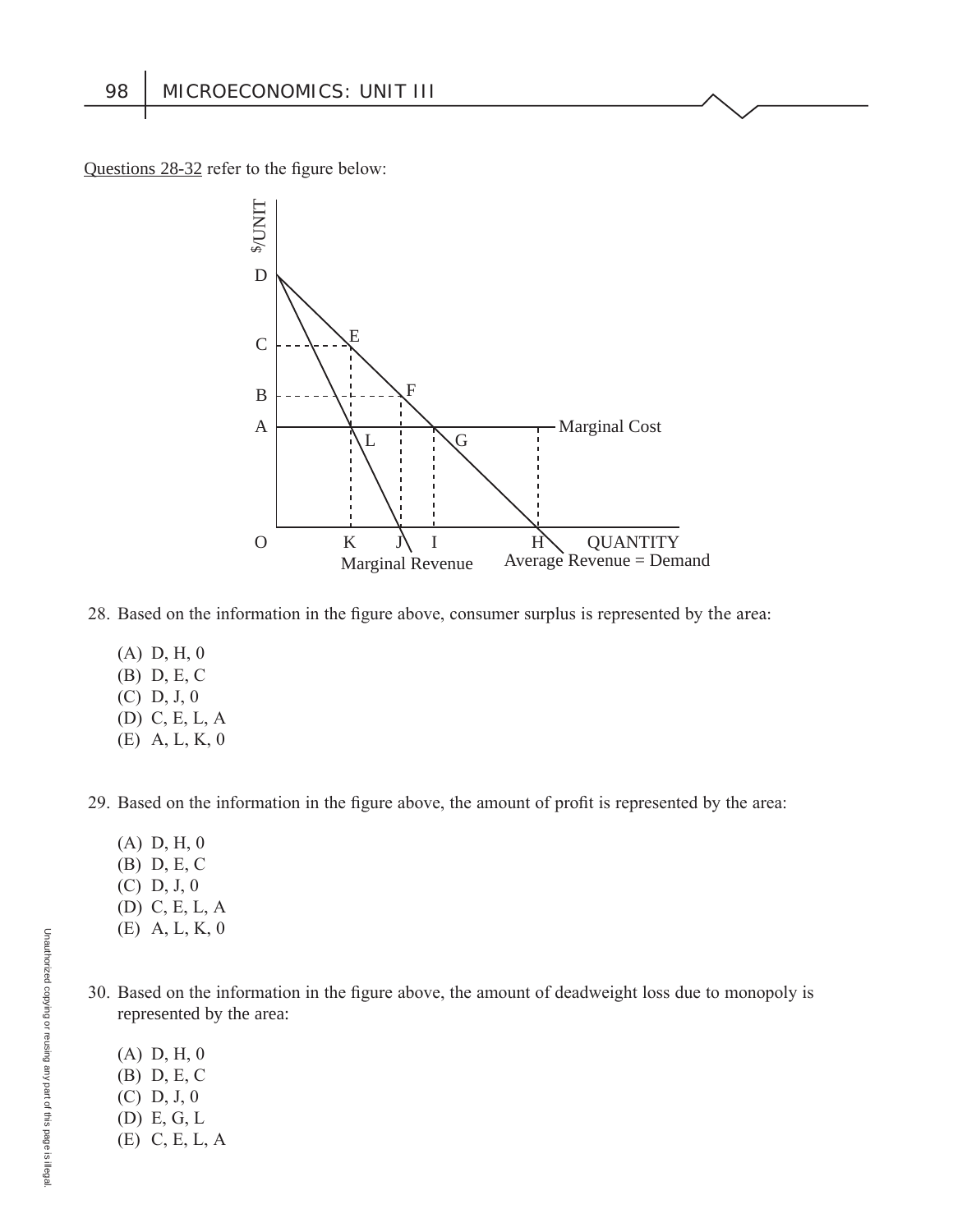- 31. If the monopolist shown in the figure is able to perfectly price discriminate, the maximum profit output is:
	- $(A)$  O
	- $(B) K$
	- $(C)$  J
	- $(D)$  I
	- $(E)$  H
- 32. If the monopolist shown in the figure is able to perfectly price discriminate, consumer surplus is:
	- $(A)$  DHO
	- $(B)$  DEC
	- $(C)$  DJO
	- $(D)$  CELA
	- $(E)$  Zero

Questions 33-34 refer to the figure below:



- 33. Based on the information in the figure above, which of the following is correct?
	- $(A)$  Graph A is for the market and graph B is for the firm.
	- (B) Graph A is the short-run market and graph B is the long-run market.
	- $(C)$  Graph A is the long-run market and graph B is the short-run market.
	- (D) Graph A is for the firm and graph B is for the market.
	- $(E)$  Graph A is for a perfectly competitive firm and graph B is for a monopoly.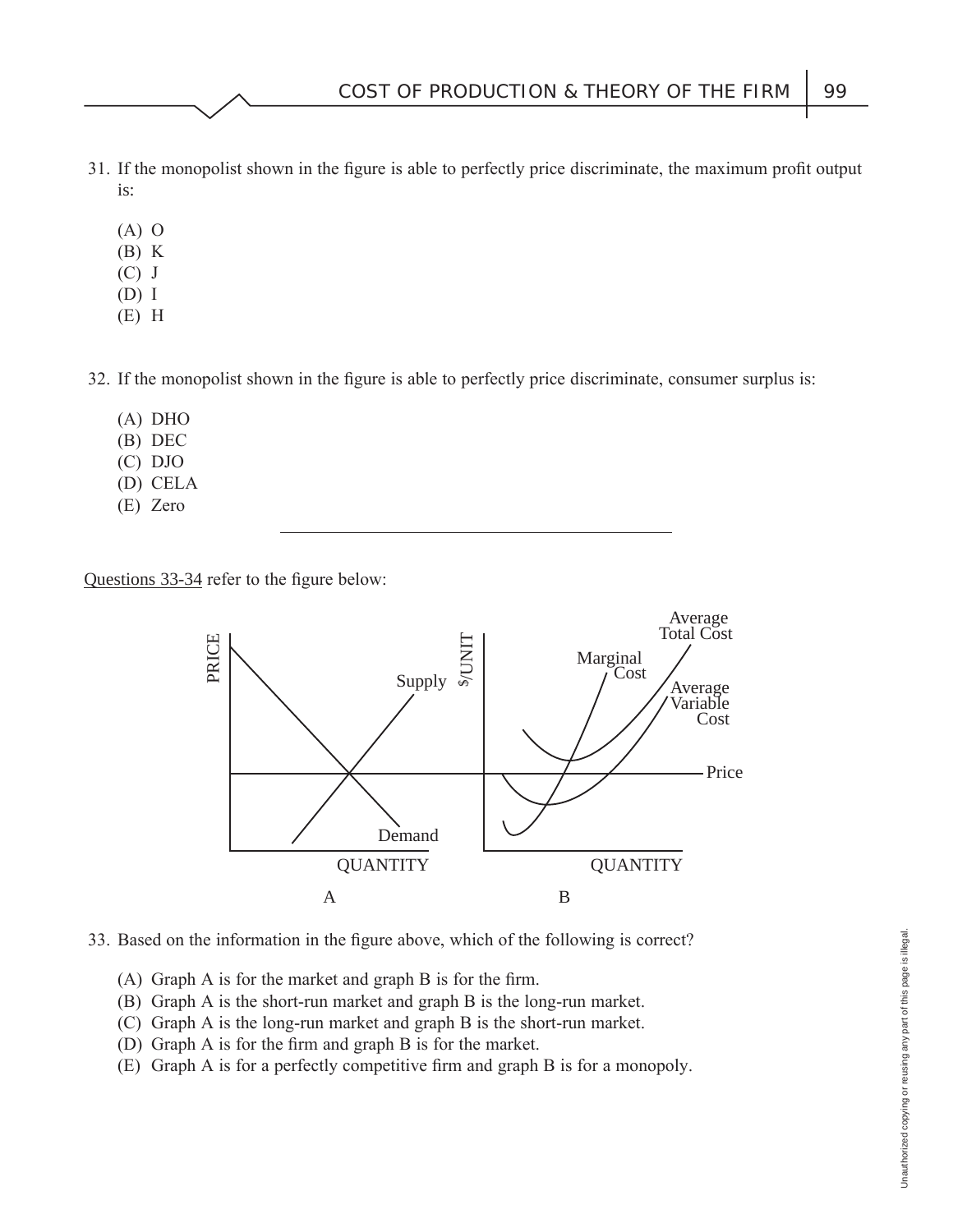- 34. Based on the information in the figure, which of the following is correct?
	- (A) Firms will enter the market and drive the price down.
	- (B) Firms will enter the market and drive the price up.
	- (C) Firms will exit the market and drive the price up.
	- (D) Firms will exit the market and drive the price down.
	- (E) Firms will neither enter nor exit the market and the price will remain stable.
- 35. Which of the following is true if a monopolist is operating in the elastic portion of the demand curve?
	- (A) Marginal revenue is positive.
	- (B) Marginal revenue is negative.
	- (C) Marginal revenue is zero.
	- (D) Marginal cost is negative.
	- (E) Marginal cost is zero.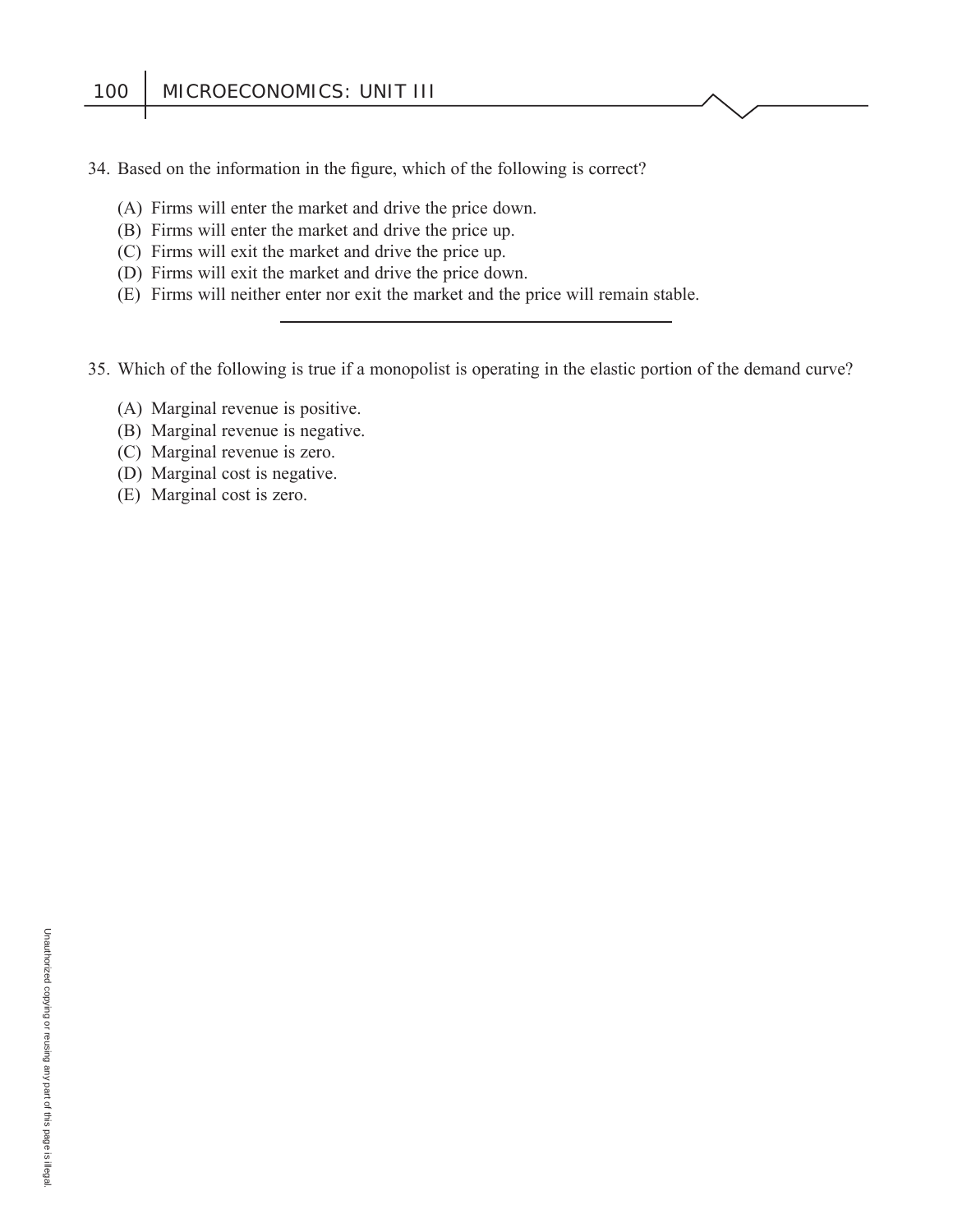# MICROECONOMICS: UNIT III

# FREE-RESPONSE QUESTIONS

- 1. Create side-by-side graphs for a perfectly competitive firm earning short-run economic profits.
	- (a) Is the short-run economic profit sustainable in the long-run? Explain.
	- (b) Redraw the graph you drew to demonstrate the long-run equilibrium position for the firm and the market.
	- (c) Identify the allocatively efficient level of output on the graph you drew for part (b).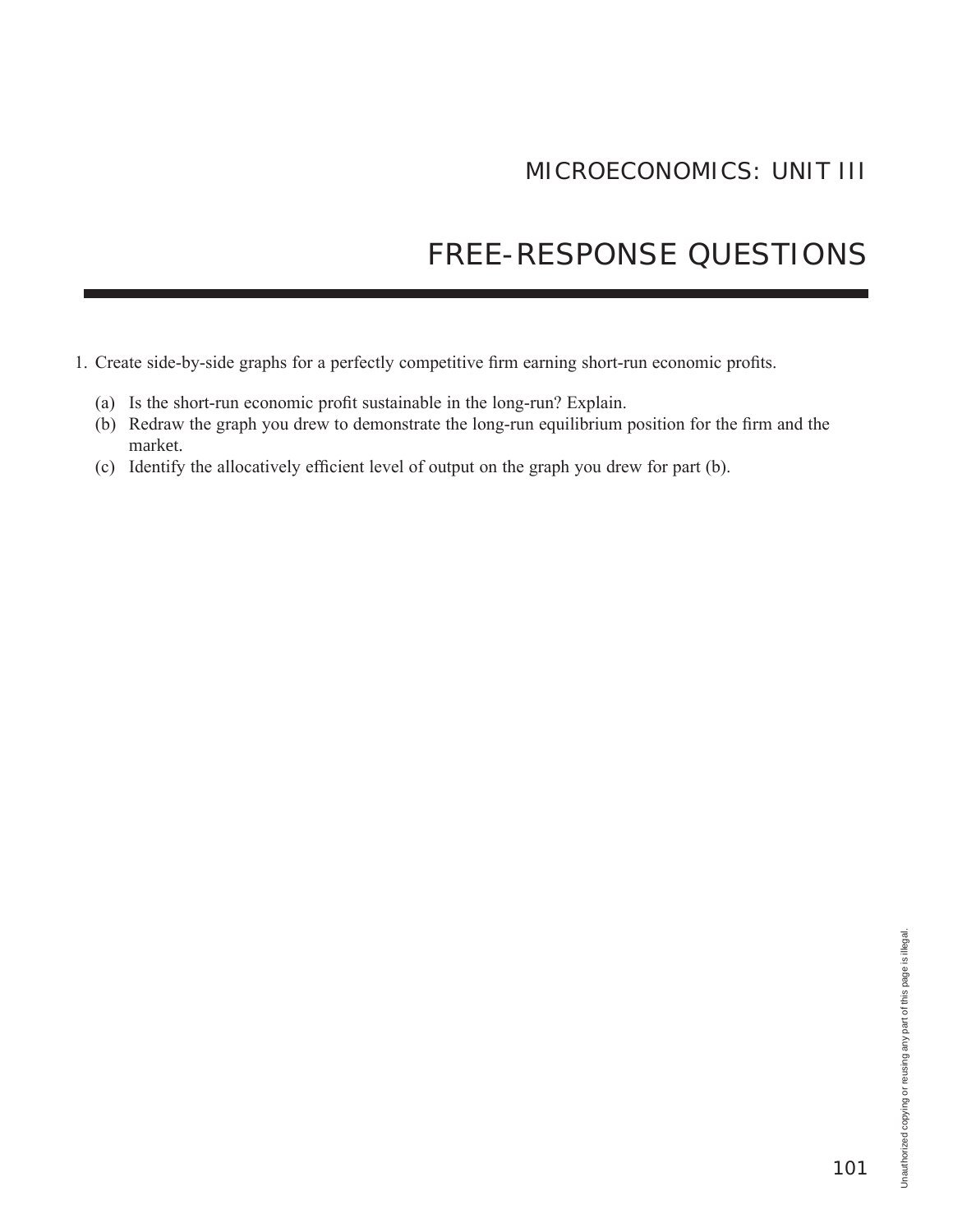

- (a) On the graph above, correctly identify curves  $1, 2, 3$ , and  $4$ .
- (b) Identify the market structure in which this firm is operating.
- $F(x)$  If this firm is operating in a perfectly competitive market, identify a price that could exist only in short-run equilibrium.
- (d) If this firm is operating in a perfectly competitive market, identify a price that could exist only in long-run equilibrium.